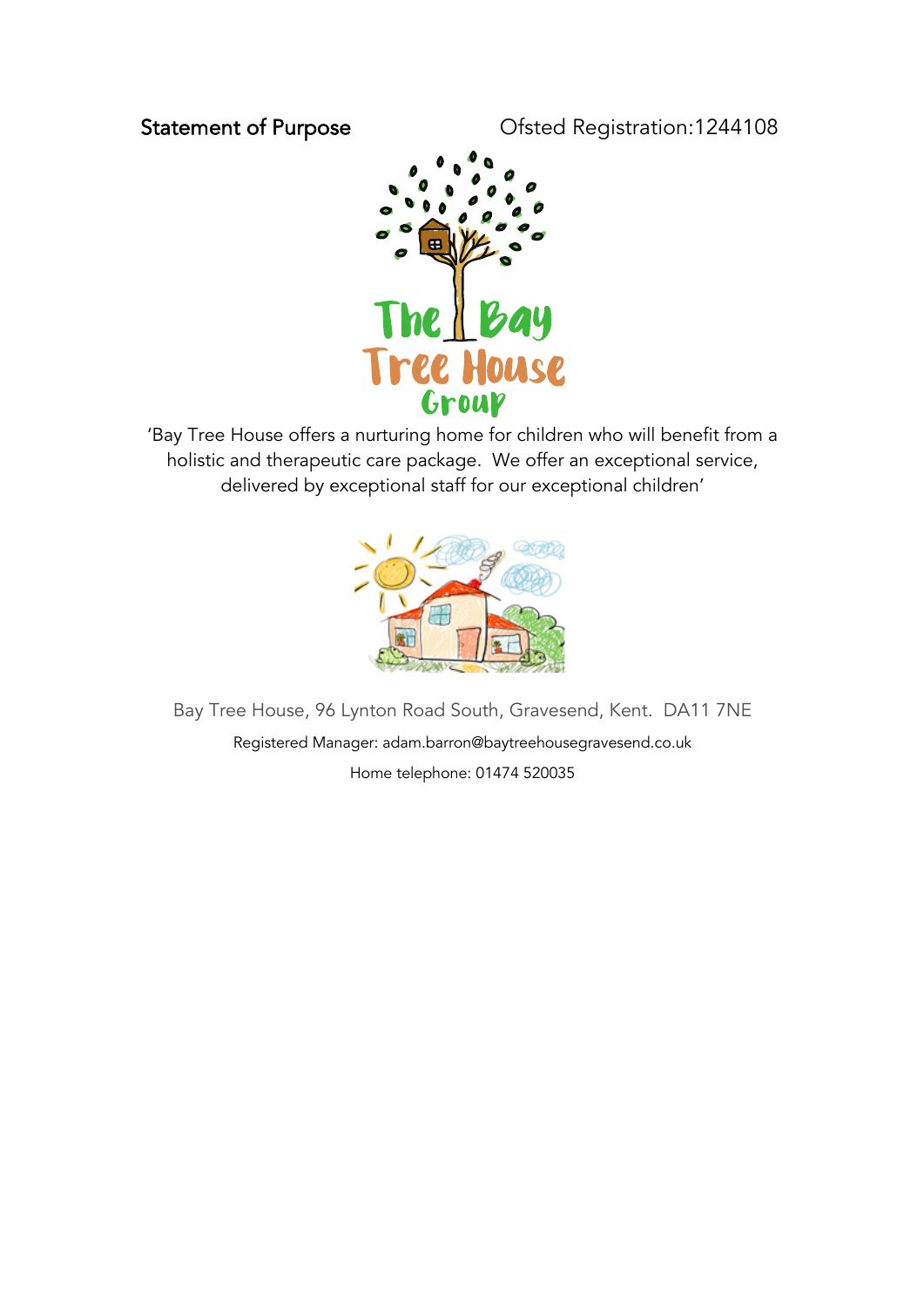#### Reviewed: December 2021

## **Contents**

About Bay Tree House Children Accommodated Ethos, Aims and Outcomes Our Therapeutic Model Overall Aims

Admissions Admissions Criteria Admissions Procedure

Meet the Staff Leadership and Management Staffing Structure Staff Details & Qualifications Shift Patterns & Supervisions

Life at Bay Tree House Bay Tree House Accommodation Quality of Care: Contact and Communication with Family & Friends Bay Tree House: Anti-Discrimination Practice Complaints Procedures Fire Precautions and Procedures Cultural, Linguistic and Religious Issues Behaviour Management **Education** Enjoyment and Achievement **Healthcare** Therapists and therapy Advocacy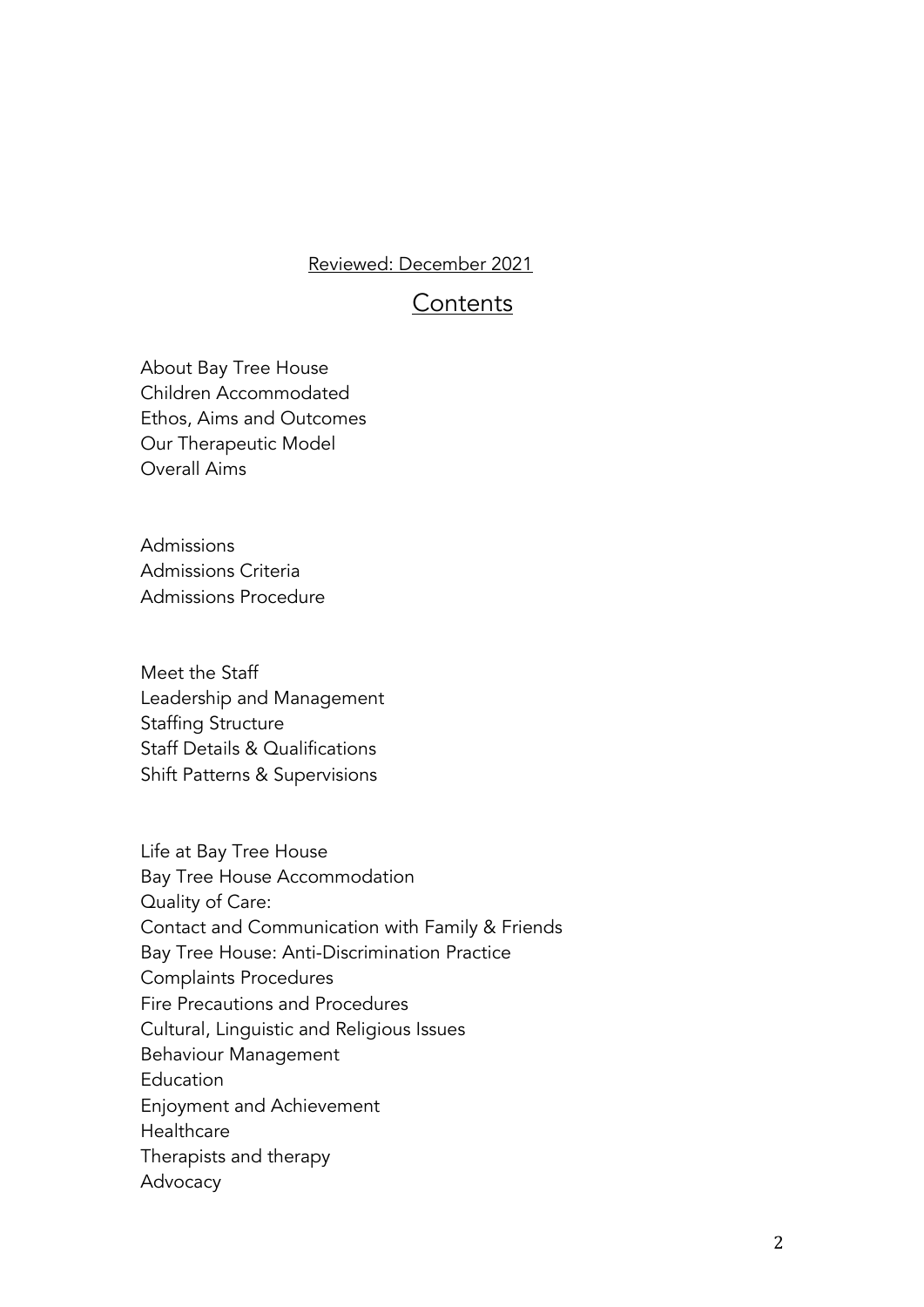Policies and Procedures Available on request

# About Bay Tree House

## Children accommodated for at Bay Tree House

Bay Tree House is registered to provide residential, therapeutic care for 3 children between the ages of 8 years - 17 years on admission.

Our home is a progressive and nurturing care home for children with a range of behaviour and learning needs, language and communication difficulties and autistic spectrum disorders.

## Ethos, Aims and Outcomes of the Home

Bay Tree House' ethos is to provide high quality holistic and therapeutic care, for children who have not responded well to living with family, or in other foster placements or care homes. From providing a nurturing and learning environment for our children's development, we hope that they will grow to become resilient young adults able to reach their full potential in their independence.

## **Our Therapeutic Model**

Our ethos of an attachment and trauma- based approach

All of our staff at BTH adopt our trauma informed care model to understand a child's past and present and determine the best level of care for the best possible future for the children.

A therapeutic relationship with a traumatised child is one that heals and enables the child to recover. It has been shown that a traumatized child is more likely to recover if they form a primary attachment to a 'caregiver' and also have a wider network of positive relationships. As part of this process we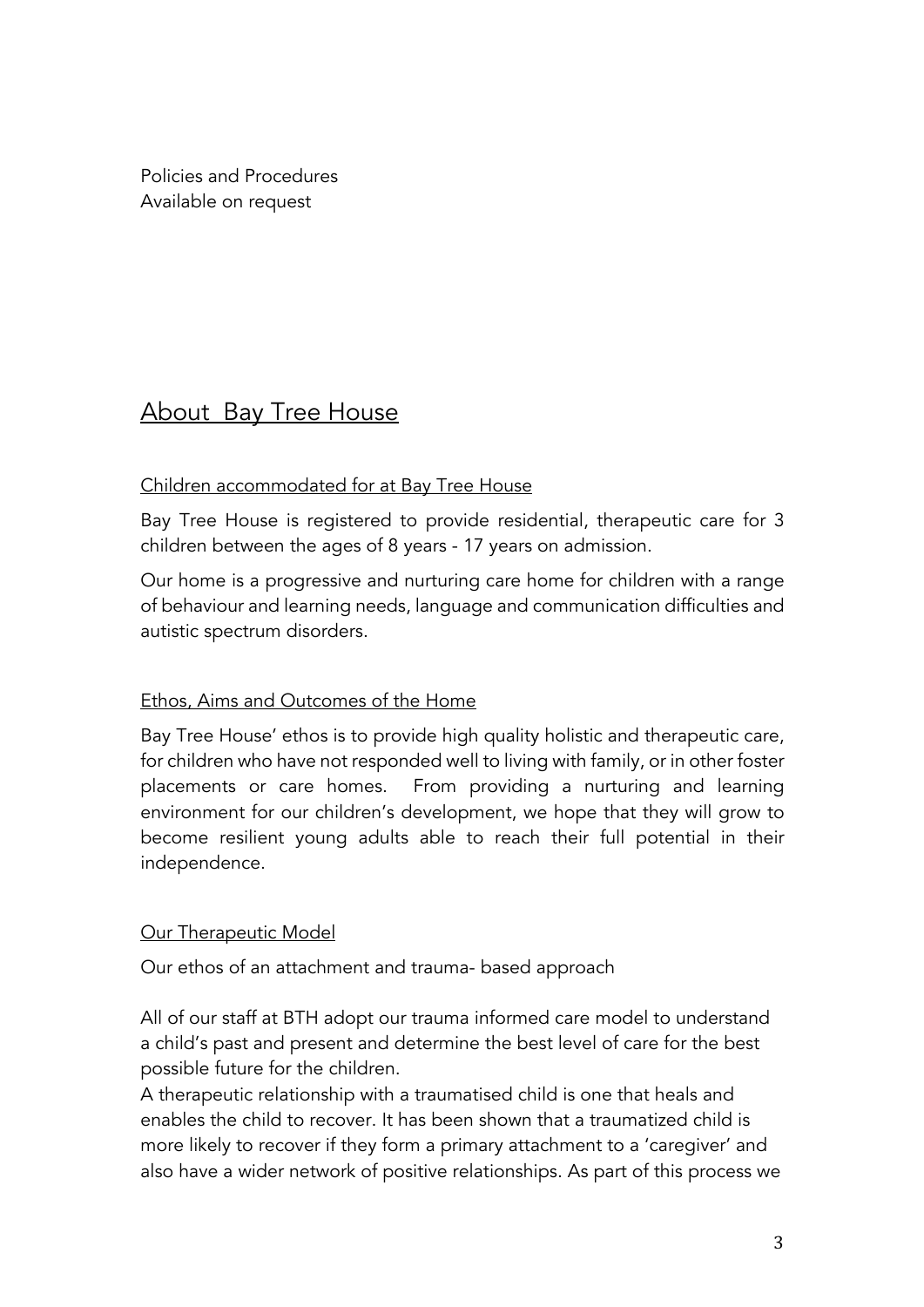allocate two key workers for each child. To try to form an attachment to and from this secure base there will be an opportunity for the child to develop relationships with a wider community within the home as the staff team take on the role of 'therapeutic parents'.

With each relationship the child has, there is a therapeutic window of opportunity to be gained. Central to the therapeutic family model of care is the role of 'live in carers' who take on the role of 'therapeutic parents'. Their role is around guiding, protecting and nurturing the child in their care providing continuity, predictability and familiarity.

'What maltreated and traumatised children most need is a healthy community to buffer the pain, distress and loss caused by their earlier trauma. What works to heal them is anything that increases the number and quality of a child's relationships. What helps is consistent, patient, repetitive loving care (Petty and Szalayitz 2006)

At Bay Tree House we understand that the child may feel completely out of control of their own lives which is in itself a traumatic process. We understand that the child's trauma may be displayed as negative and destructive behaviour towards themselves and others around them and this behaviour 'masks' their inner feelings of trauma, anxiety, anger, resentment, hurt, upset, disappointment, frustration and sadness of their situation.

Our role as care givers is to 'hold and contain' the young person in order to help them feel nurtured and safe from harm, while beginning to gain some form of control over their lives by being part of the wider decision making process for their future care and healing process.

As part of the 'holding and containing the trauma' process we will be offering various types of therapies such as holistic and physical activities, speech and language therapy, 121 counselling, CBT, play therapy, equine assistant therapy, bushcraft, art and horticulture .

We hope that a mixture of these therapies, (according to the child's wishes and willingness) as well as providing the child with skilled and compassionate staffing, the child would begin to feel 'in safe and caring hands' and will start to develop a stronger sense of self.

We have access to a fully qualified speech and language therapist who is able to assess the children's communication needs and difficulties and to suggest strategies and resources to work more effectively with the children.

We have access to a fully qualified occupational therapist who is able to assess the children's strengths and difficulties in everyday life and suggest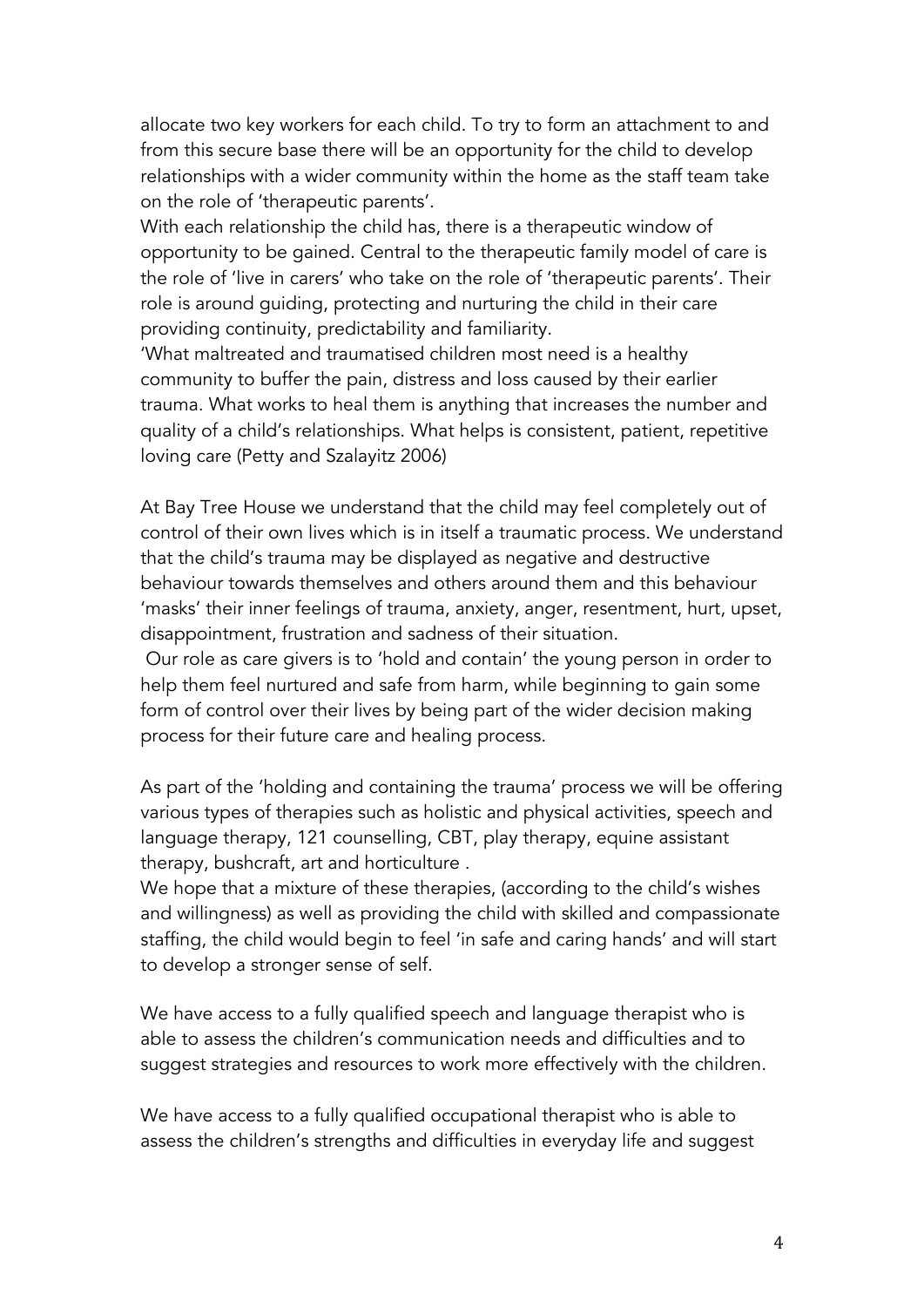strategies and resources to support the children to gain skills in independent living.

We have access to a qualified clinical psychologist to assess the children's mental and/or physical health issues and suggest ways of working and resources to reduce the stress and improve the psychological wellbeing of the children.

We use the PACE approach as part of our therapeutic model of care. PACE is an approach developed by Dr Dan Hughes, an American psychologist who works with traumatised children. It stands for Playfulness, Acceptance, Curiosity and Empathy. These principles help to create and support secure attachments with children who may have experienced difficulties in early life. This approach focuses on the whole child and not the behaviour and allows the child to develop trust and emotional closeness.

Our counsellor/ psychotherapist provide group reflection sessions for all staff on a regular basis. This session allows the staff to offload their feelings about working with challenging children and is the forum to share ideas and practice in order to help the children to have successful outcomes.

As well as offering discreet one to one therapy sessions in all of the above, our experienced and qualified staff will offer a strong trauma informed therapeutic model in working with our children on a day to day basis.

As we have experienced and qualified teachers as part of our team we are able to effectively support education in liaison with the child's school. We have a range of expertise without our team and use a variety of strategies to support communication and social interaction.

We offer support for the children to develop life skills including gaining AQA qualifications and endeavour to empower them to become as independent young adults as possible; with a strong sense of self –worth, a developed level of resilience and the confidence to thrive and play a role within the local community as young adults.

## Overall Aims of Bay Tree House:

To fulfil all of the Ofsted Quality Standards by:

• Providing a nurturing, therapeutic and safe environment.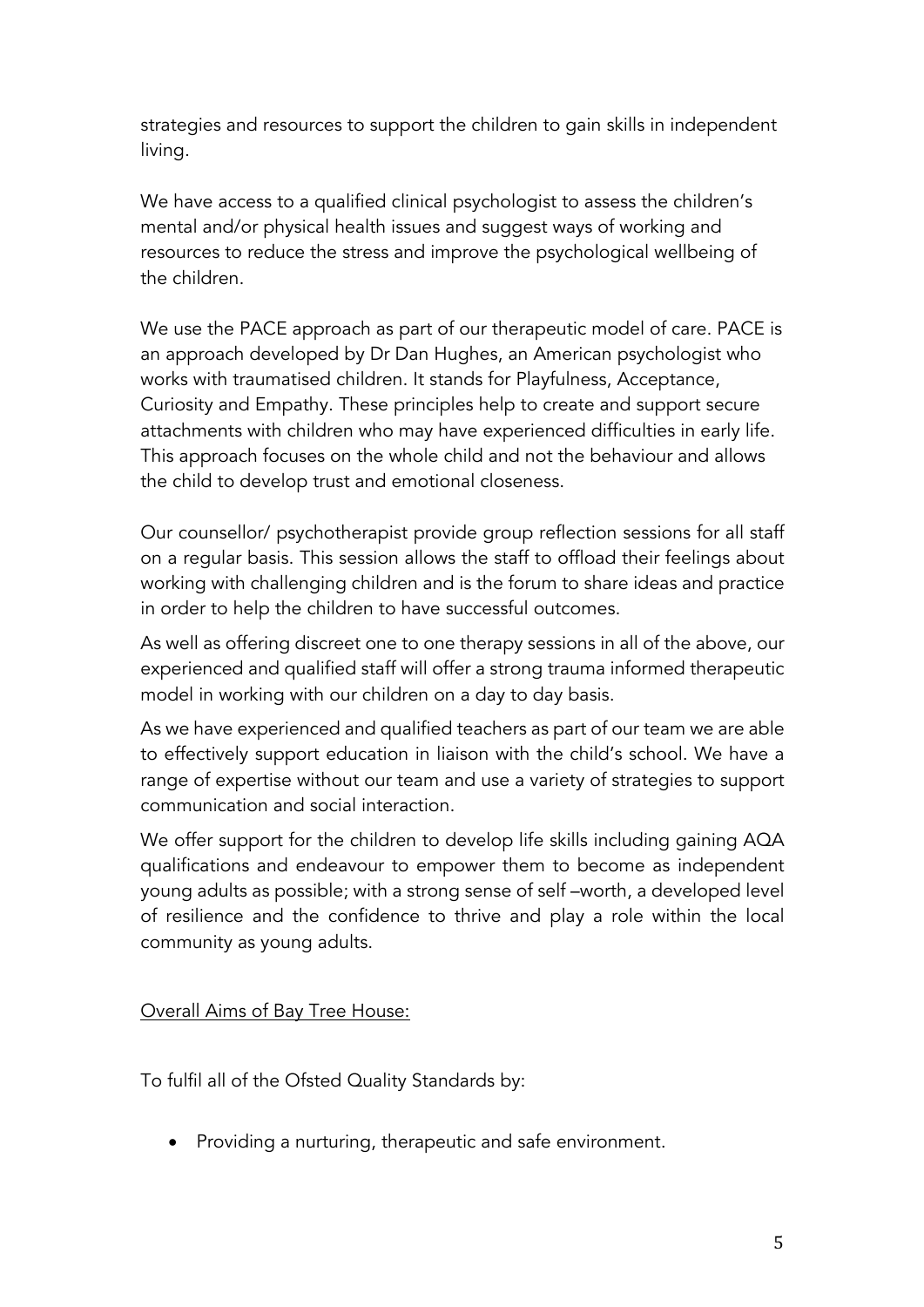- Providing high quality care.
- Providing a variety of therapies according to need and desires of the children
- Providing a home for long- term placements.
- Providing trained, experienced and proficient staff
- Enabling our children to reach their full potential of independence.
- Creating a 'family' environment based on positive relationships between those in the home.
- Encouraging and respecting our children's individuality.
- Fully meeting the needs of our children.
- Promoting the emotional, social, health and educational welfare of our children.
- Enabling our children the opportunity to have positive experiences in life, similar to that of their peers.
- Promoting the children's well-being, self -confidence and 'sense of self'
- Developing individual care plans, behaviour support plans, risk assessments with input from the children and all significant people in their lives.
- Listening to and showing understanding to our children.
- Recognising and promoting the rights and responsibilities of each child.
- Ensuring all the children's cultural and religious background is acknowledged, respected and celebrated.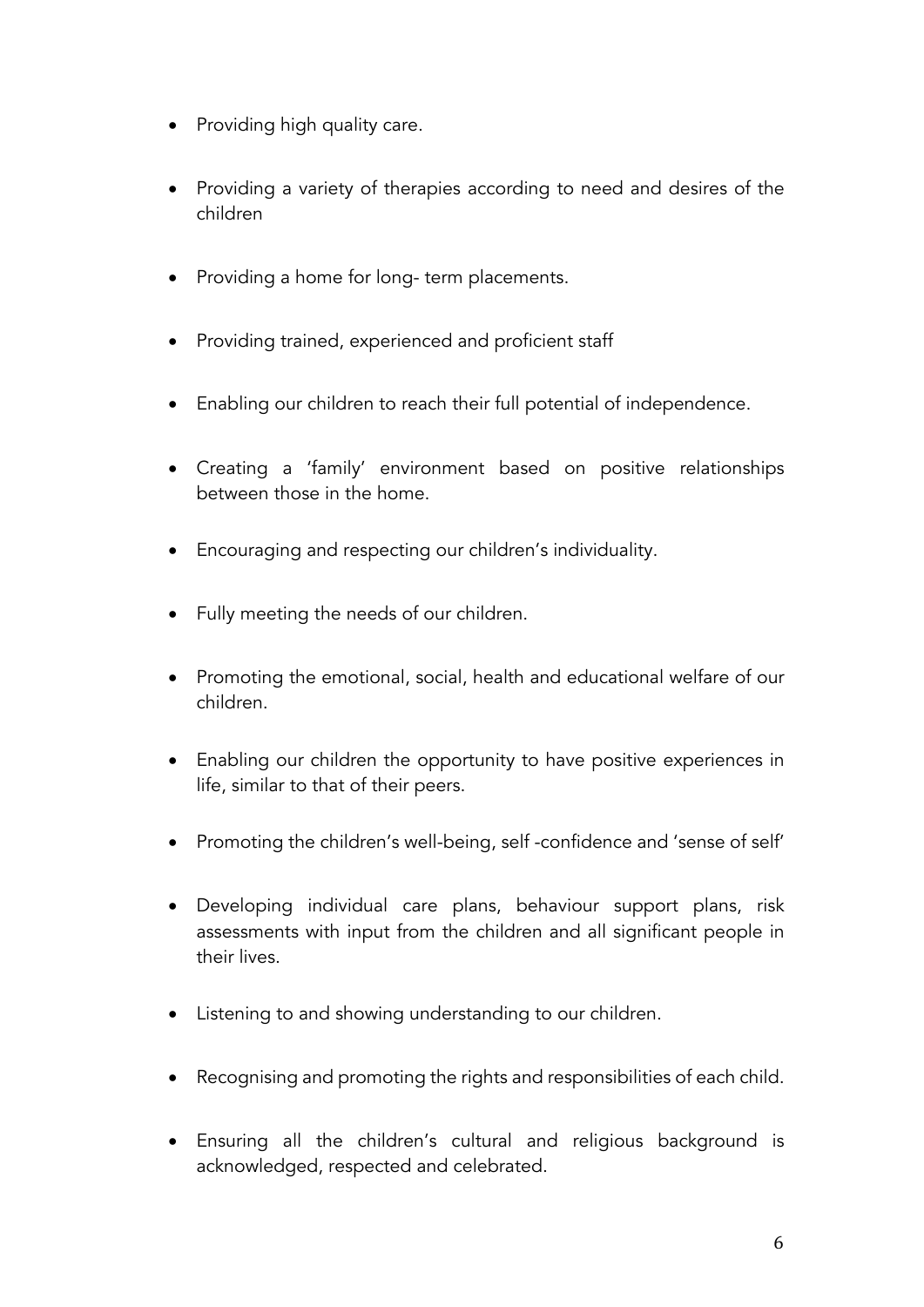- Ensuring all young people are aware of their rights and the respect we offer their rights.
- Adopting a holistic child-centred approach.
- Treating all information regarding our children confidentially.
- Providing children with a 'child friendly' 'Children's Guide' to living in Bay Tree House
- To provide every child with an independent 'advocate'

# Admissions

## Admissions Criteria

As stated above, Bay Tree House is able to accommodate children with learning needs, global developmental delay, language and communication difficulties and ASD. However, we are not necessarily limiting the criteria to such, as we are aware that some children may have a wider array of difficulties such as ADHD, ADD and emotional difficulties as well as possible associated childhood trauma/ neglect and attachment disorders. Our expertise and experience allows us to work in a therapeutic manner within a wider range of categories.

Our main principle is to ensure compatibility between the children living at Bay Tree House. All children will be assessed as part of a multi- agency team to ensure such compatibility. The child's views and opinions about compatibility will be of utmost importance and will form the basis of decision making around suitability and placement of a child.

Bay Tree House offers a homely, comfortable, and safe home within a building which is highly maintained and has the benefit of CCTV monitoring devices for outside to aid security and safety of the children in our care. The home has CCTV cameras externally on the front of the house and the side/alley of the house. These are not used for the monitoring or surveillance of the young people except in situations where a young person has gone missing and we need to check what they were wearing to provide that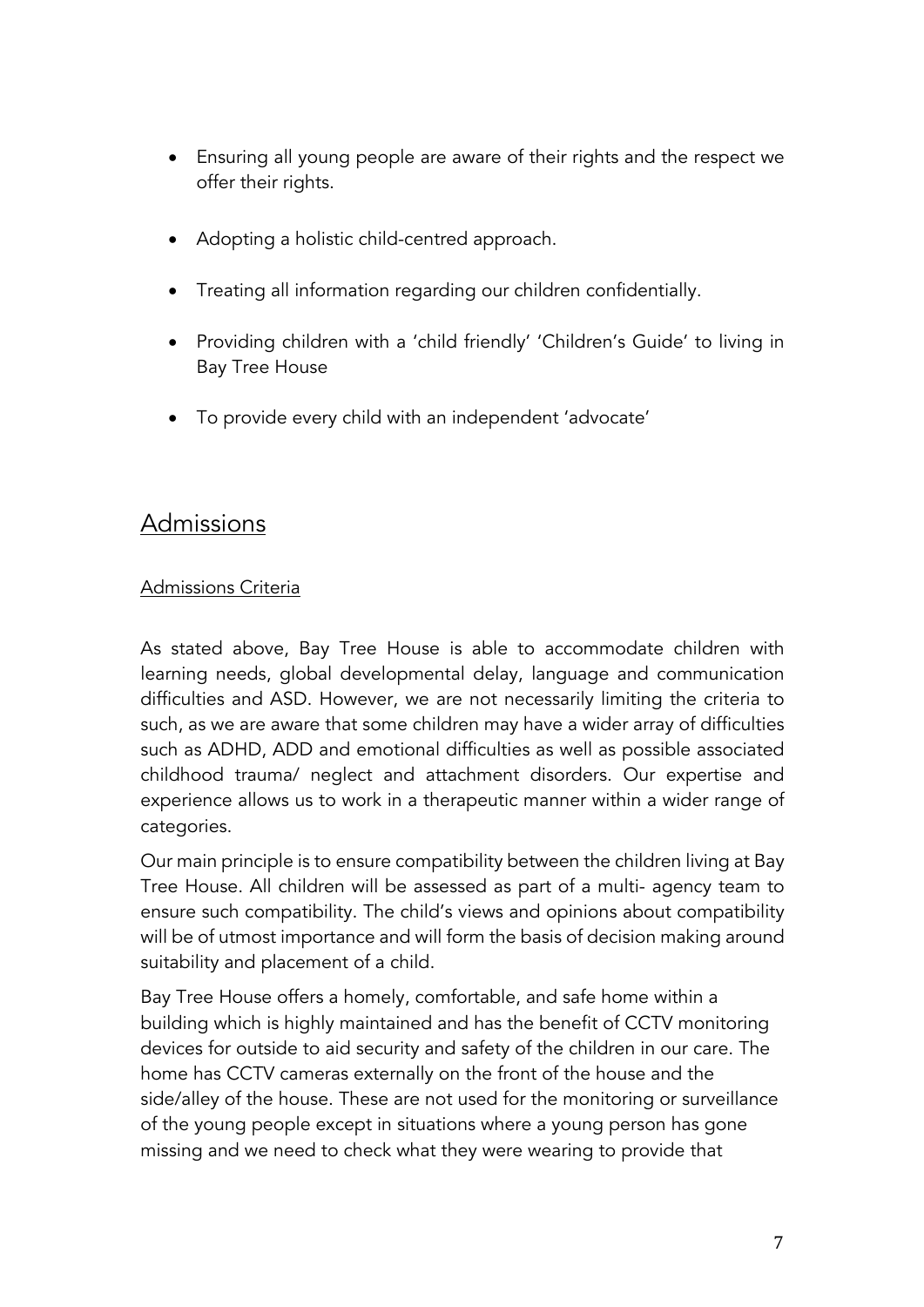information to the police. The footage is only accessible by the RM and RI and is automatically deleted on a 30 day rolling basis.

Bay Tree House is happy to receive any enquiries about admissions and we endeavour to give any information required.

Long-term placements are planned admissions. A long-term placement is for any amount of time over six months.

## Admissions Procedure

- An enquiry is received about the admission of a child and a referral form is sent to the registered manager via the local authority or social worker.
- A meeting will be held by the senior management to discuss whether or not Bay Tree House can meet the required needs of the child. We will ask the placing authority for any further information, if required. We will consider whether or not the home is physically suitable and whether or not the therapies and care offered meet the requirements of the child. We will also consider the impact the child will have on the existing residents.
- If the child appears to be suitable for admission we would arrange for the child, the Placing Social Worker and the child's family, if appropriate, to visit Bay Tree House. If this is not possible we would be prepared to visit them. At this point the existing children living at the home would be made aware that potentially a new child will be moving in. We would hope that on the initial visit the children could meet one another. All efforts would be made by the staff at Bay Tree House to ensure this meeting is a positive and friendly experience for all concerned.
- If after the visit those at Bay Tree House, the child, the placing social worker and the child's family, if appropriate, feel that admission to Bay Tree House is appropriate and in the best interest of the child we will make a provisional decision offering the child a placement.
- At this point all relevant information is sought by the Registered Manager detailing the child's history so a care plan and risk assessment can be created.
- The care plan is to include: all essential information, the child's medical history, contact information, to include and restrictions, a physical description, educational information, behaviour management plan, the child's goals and individual placement objectives.
- A risk assessment and behavioural management plan will be drawn up with the placing social worker.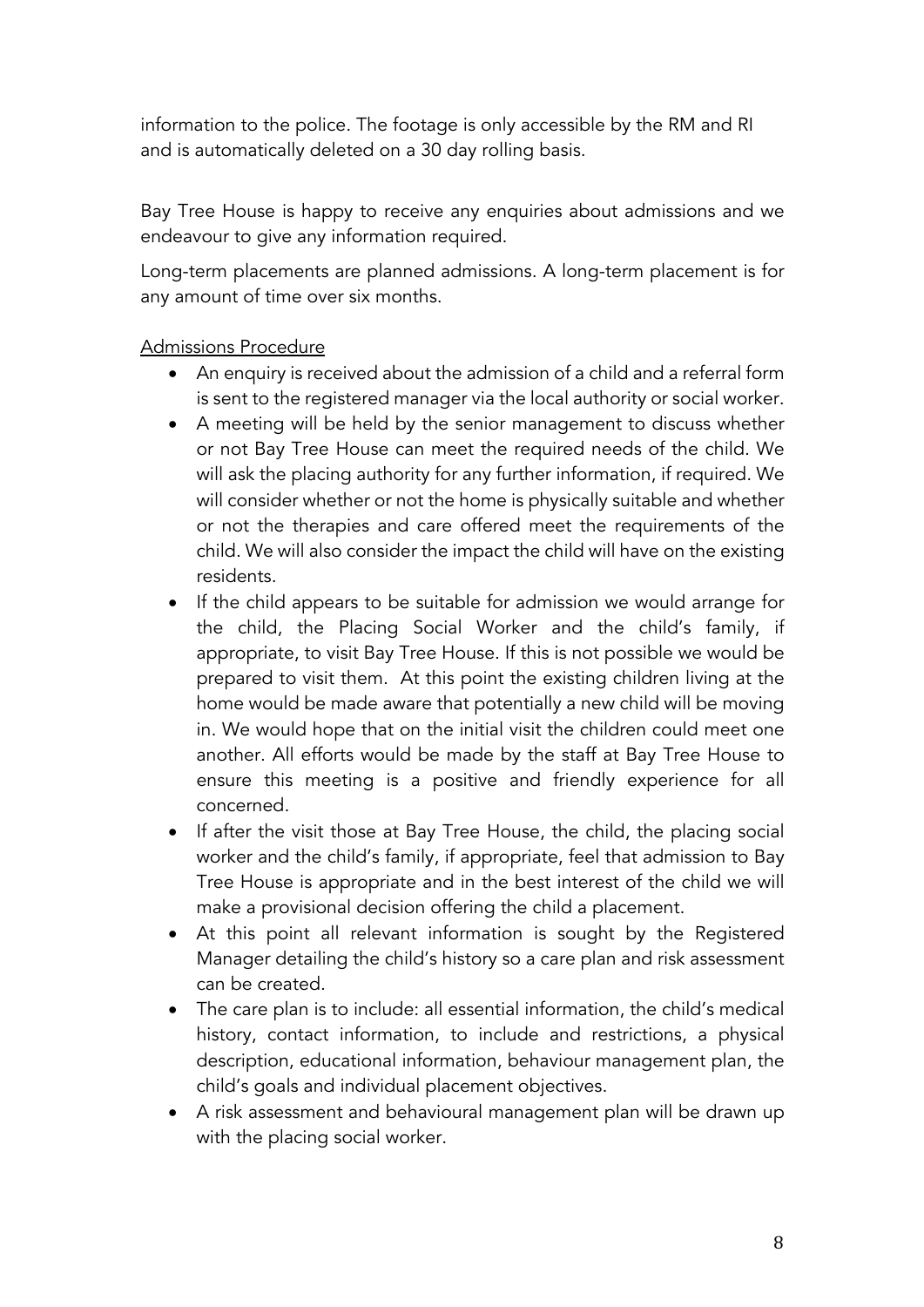- All staff at Bay Tree House will be briefed on the new admission and required to read the care plan, risk assessment and behavioural management plan.
- Staff at Bay Tree House will work collaboratively with placing authority, LEA and social workers to ensure that a school placement has been sought for the child in order for immediate start.
- A date, time and any transport requirements will be arranged with the placing social worker and the child for the child's admission and the local authority will be notified about the admission.
- Bay Tree House will make our best effort to ensure the child receives a warm welcome on admission and settles in quickly. On admission the child's key worker, who will be allocated prior to the initial visit, will explain all of the house routines and safety procedures.
- After a week of being at Bay Tree House a Placement Agreement meeting will take place with the placing social worker, the registered manager, the child and the child's family if appropriate. At this meeting the placement plan will be discussed and altered if needed and a contact schedule will be formalised. Meetings will be arranged one month after admission, three months after admission and then every six months to discuss the child's placement, individual care plan, any progress made by the child, the child's behaviour, risk assessment and educational needs. The placing social worker will be invited to all of these meetings and we aim to ensure that the placing authority follow the statutory review system detailed in Section 26 of the Children Act 1989.

\*Bay Tree House is unable to accept emergency admissions as we feel this would disrupt and unsettle the children living here on a more permanent basis.

# Meet the Staff

## Leadership and Management

The registered provider is the company Bay Tree House Gravesend Limited.

The Responsible Individual is David Lewis (Director) and the Registered Manager is Adam Barron. They can be contacted at: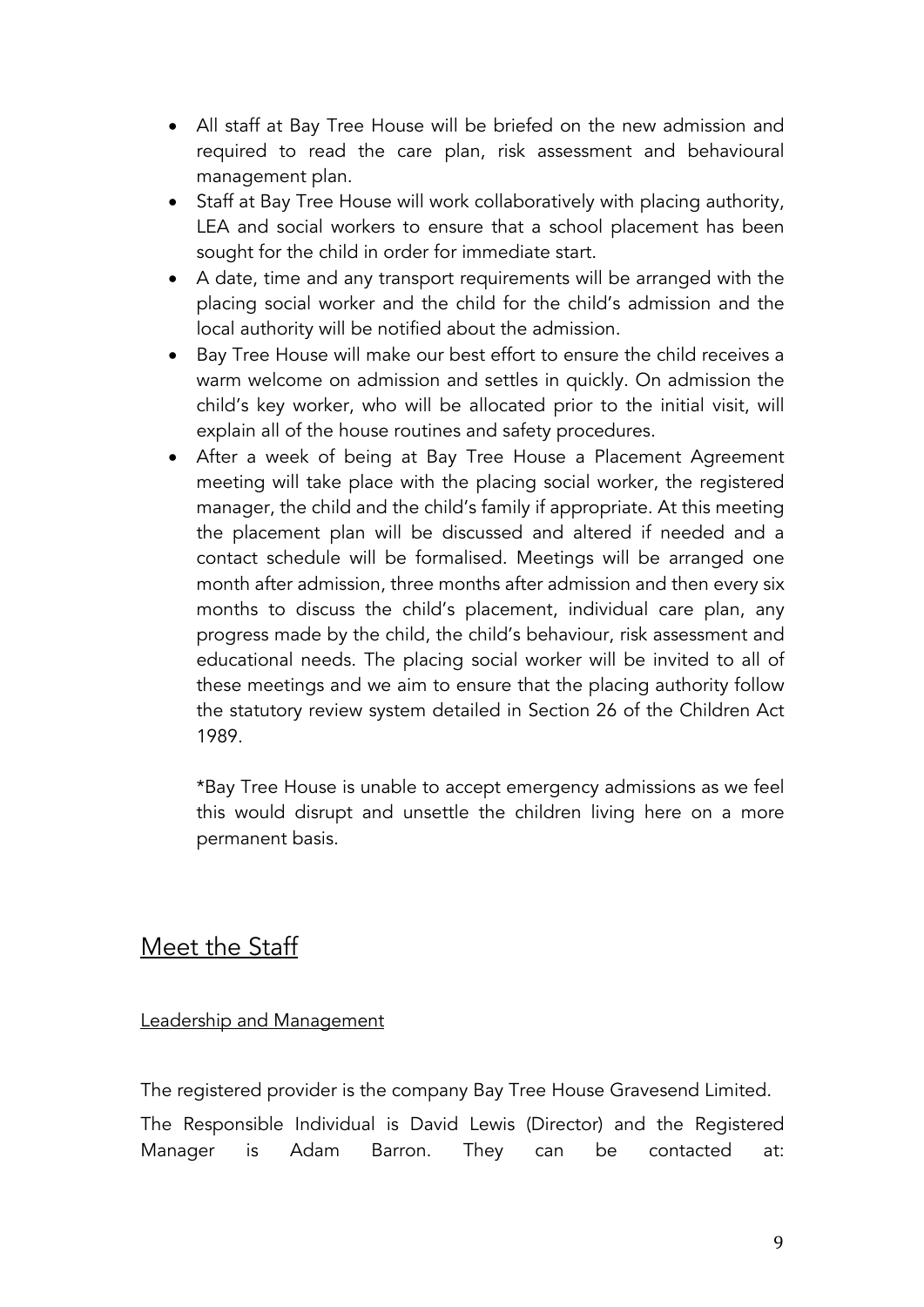david.lewis@baytreehousegravesend.co.uk and and Adam.barron@baytreehousegravesed.co.uk Or: Bay Tree House

96 Lynton Road South

Gravesend

Kent

DA11 7NE

Telephone: 01474 520035

## Responsible Individual's Role

The responsible individual will regularly review all of Bay Tree Houses' policies, procedures and risk assessment's updating them where necessary alongside the Registered Manager. The Responsible Individual will manage all the finances at Bay Tree House. He will also work with the Registered Manager to ensure the fitness of premises.

The Responsible Individual and the Registered Manager will work together to ensure that the home's locality, design and layout are suitable for the children's needs. They will both ensure that the accommodation for the children is appropriate, with sensitivity to their need for privacy, of a high standard and well maintained.

## Registered Manager's Role

The Registered Manager's role is to oversee and manage Bay Tree House with care, competency and skill. They are responsible for all the day to day running of the home and must ensure that the children's welfare, care, education, supervision and needs are appropriately provided for by the staff and premises at Bay Tree House. The Registered Manager will also ensure that there is an appropriate number of suitably qualified, competent and trained staff who are provided with regular supervision and training working at Bay Tree House. The Registered Manager will also regularly review the children's care plans, liaising with the local authorities and multi-agency partners when appropriate. They must do this whilst following the Children's Home Regulations and Quality Standards as well as all other associated legislation.

## Director of Care | Clare Lewis: RNMH BSc PGCE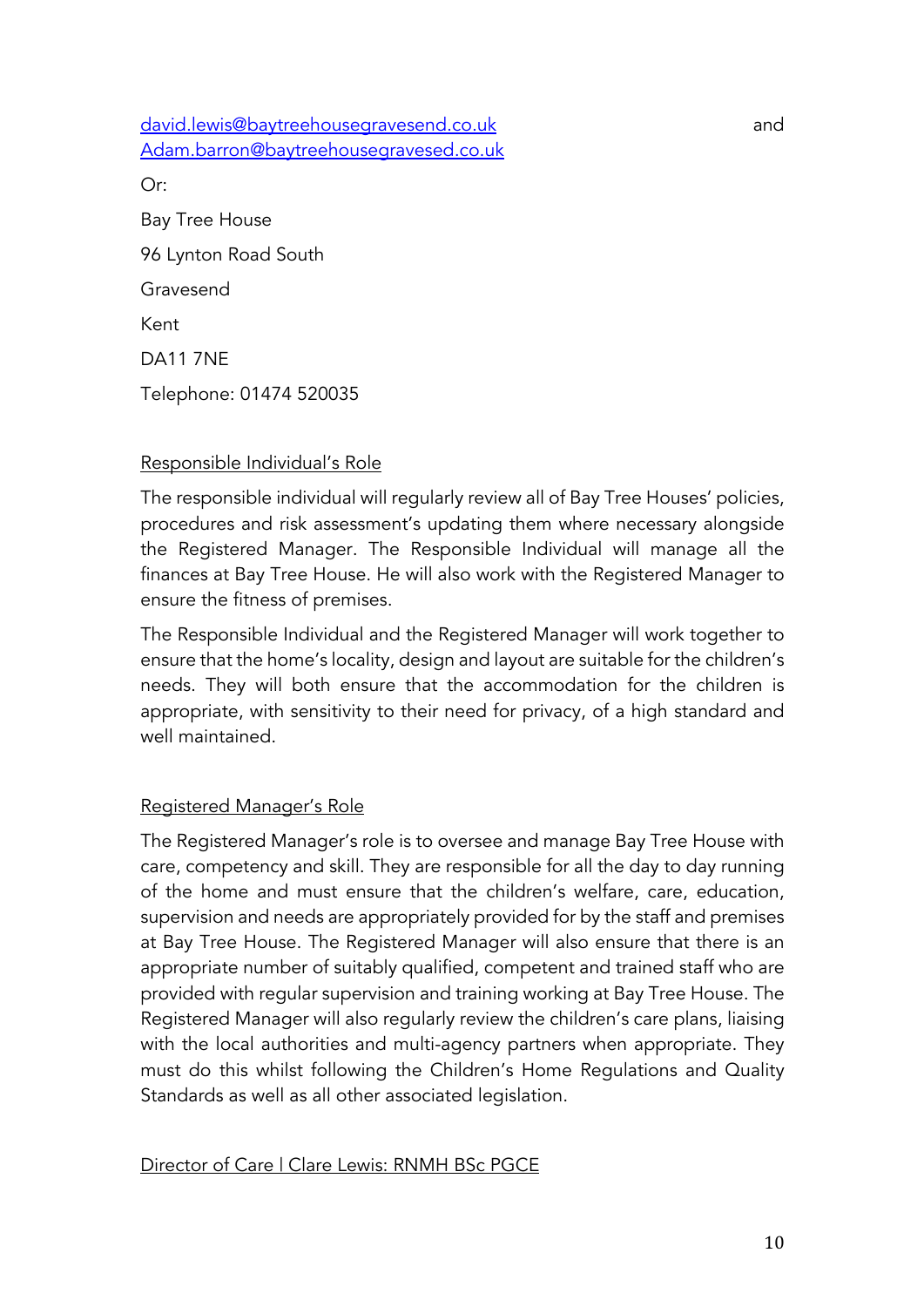Bay Tree House was opened in 2017 by Clare Lewis, Director, following a long career teaching in schools, working with mainstream primary children initially, as well as SEN primary and secondary children. Clare has extensive experience and expertise working with children with ASD, ADHD and global learning difficulties and ran an ASD unit within a special school. Clare taught many children who were in care and took part in CIC, EHCP and PEP reviews. Clare worked as part of a wider consortium offering an outreach service, providing advice, strategies and resources to local primary and secondary schools. As well as PGCE degree, Clare studied for a BSc in psychology, sociology and education and a post graduate certificate in Play therapy. Previous to a teaching career, Clare was a psychiatric nurse working with adults in various settings with learning needs and psychiatric disorders. Clare has a good understanding of the need to provide holistic therapeutic care for children, working within the trauma informed model of practice and understands the impact of trauma on the developing child and how negative experiences can be compensated by providing the child with trauma informed care, consistency, patience and kindness.

With this experience in mind, Clare wanted to have more of an impact on the daily life of children who are in care to improve their future life outcomes and so, set up Bay Tree House to provide an exceptional service for the most vulnerable children.

#### Registered Manager : Adam Barron

Adam has been with Bay Tree House since its opening and prior to becoming Registered Manager had been Deputy Manager for 2 years. He has worked very closely with Clare to develop the home from its start point to where it is now and has been an integral part of the running of the home.

Adam has now been the Registered Manager for two years and has guided the home through the pandemic and associated difficulties whilst ensuring the care the children receive has been exemplary. By building on the strong foundations from the homes opening two years he has ensured that the home is continually developing and improving and was highly praised by Ofsted during the last full inspection in May 2021 for being aspirational for the children in his care, strongly advocating for the children where needed and having a genuine passion for achieving the best for the children.

As well as completing his Level 5 Diploma in Leadership and Management in 2020 Adam has continued his professional development by undertaking Registered Manager and Responsible Individual training, attending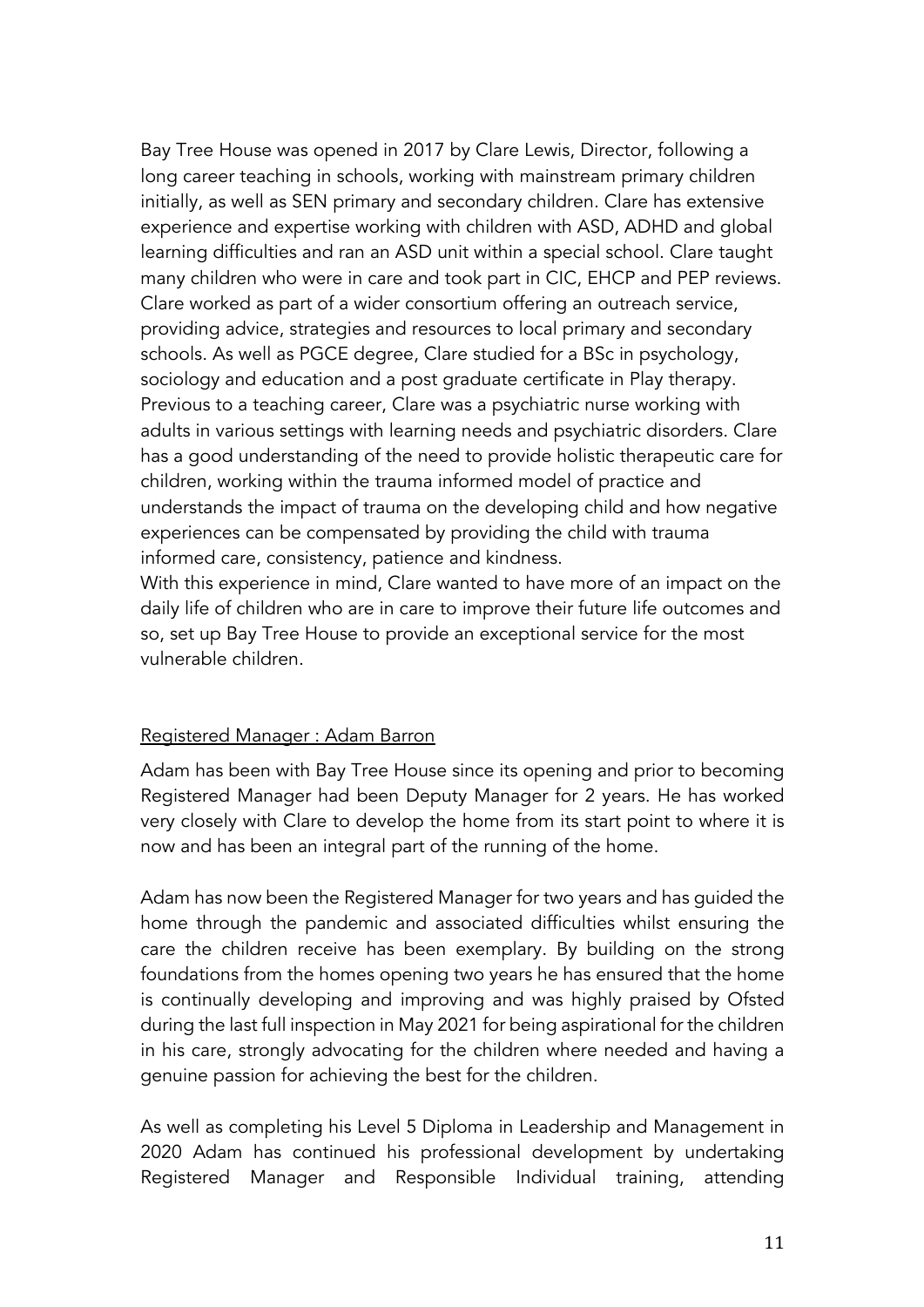professional networking events and seminars. Through 2021 he has been an active participant in many ICHA forums and conferences and welcomed the Department for Education for a visit in December 2021 to discuss the challenges and realities of running a residential children's home within the framework of the regulations.

Adam spent 4 years prior to joining Bay Tree House, as a Team Leader and Support worker for EveryCare in Medway working with some of the most challenging service users, dealing with physical violence, verbal aggression and some really challenging working environments. Adam states "what enables me to cope and thrive in these situations is my level headedness and rational thinking. I believe I work best under pressure and can see difficult situations with the clarity needed to make the right decision"

Adam ran the 24/7 service for a service user with an acquired brain injury, schizophrenia and epilepsy. This was highly challenging, and meant Adam was responsible for all the day to day details of the service user's home, making sure he had a quality care provision and good quality of life; enabling him to live as fulfilled and happy life as possible.

In this role Adam dealt with the council, all medical professionals looked after his finances, arranged holidays and trips. An important facet of the position was making sure all risk assessments were in place, updated and created as required, as well as making sure all quality standards were adhered to. The job also involved supervising the team of 8 support workers, including sorting rotas, carrying out supervisions and appraisals, and making sure all staff attended appropriate training and providing 'in- house' training where required.

## Qualifications and Training

- o Level 5 Diploma in Leadership for Health and Social Care and children and young people's services (2020)
- o Responsible Individual Training
- o Registered Manager Training
- o Team Teach training (de-escalation techniques and safe handling of children)
- o Advanced Safeguarding
- o Safer Recruitment
- o NVQ Level 3 Health & Social Care 2016
- o Street Based Gangs & Violence training
- o PREVENT/ Radicalisation awareness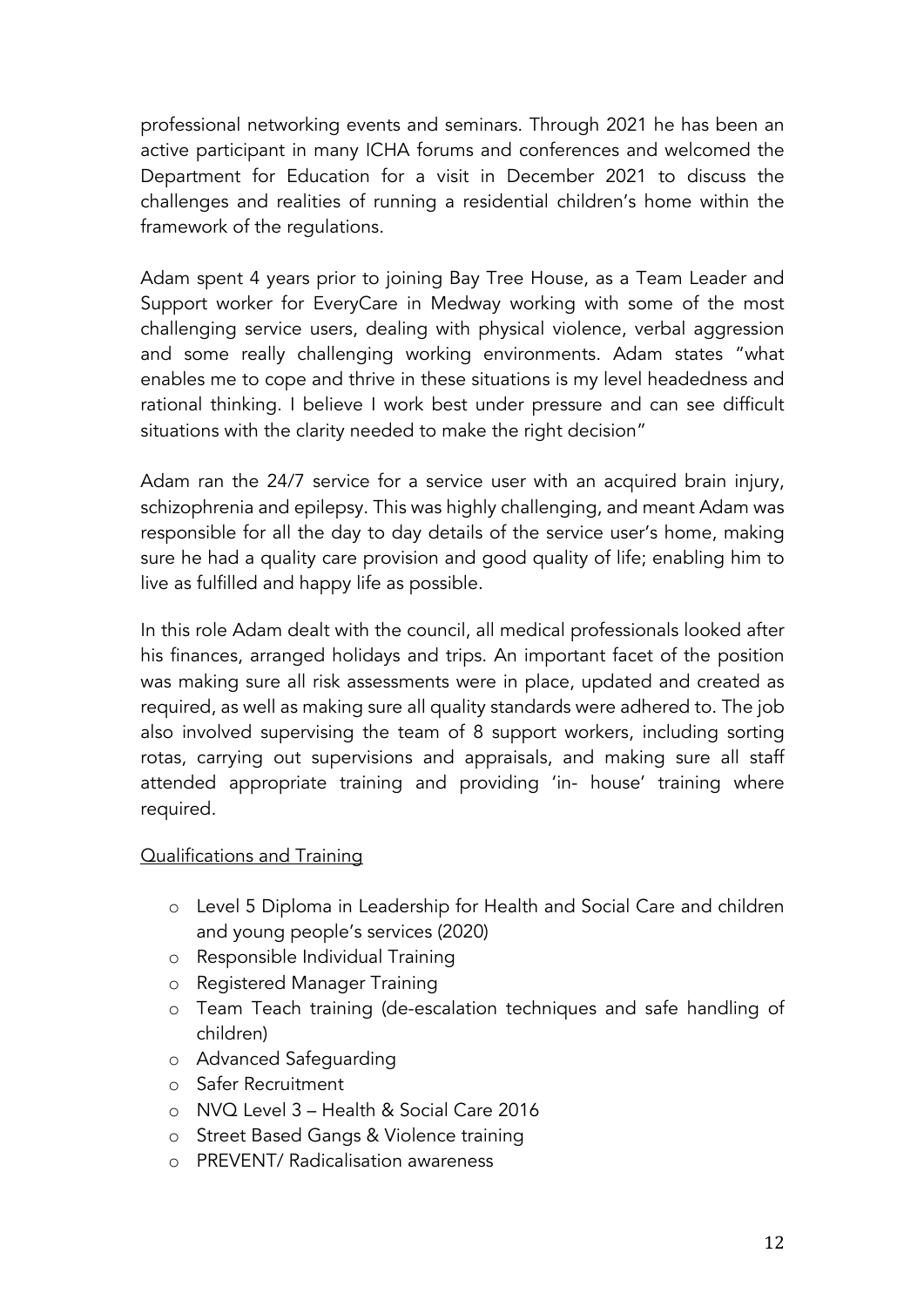- o Equality and Diversity Awareness
- o Child Protection/ Safeguarding Awareness
- o Managing challenging behaviour in children
- o FMG awareness
- o Fire Warden Training
- o First Aid Training
- o Trauma informed model of practice/ NSPCC
- o Delivery of Direct work/ life story work training

Gravesend Grammar School 1997-2004 A-Levels Grade B in English Literature Grade B in Theatre Studies Grade D in Music 8 GCSE's

#### Deputy Manager | Bethany Allen-Terry BSc

Whilst studying for a degree in Psychology, Beth completed a work experience placement in a mainstream primary school. It was here that she noticed a lack of adequate support for the SEN pupils there, and motivated her to pursue a career working in the sector.

After gaining her degree, Beth was employed by a special needs school, focusing on speech, language and communication. Here she worked with many different children with a range of special educational needs, as well as complex medical issues and challenging behaviour.

She was also a private nanny for children with SEN and behavioural issues, providing support throughout the school holidays.

She then went on to teach in an alternative provision for ASD learners with challenging behaviour, running the school's life skills class.

As a reiki practitioner, Beth has always taken a keen interest in a therapeutic and holistic approach to care. After deciding to leave the education setting, Bay Tree house was the perfect place for Beth to help more young people to learn and grow.

Since being at Bay Tree house Beth has developed trusting relationships with all YPs and has enjoyed teaching horticulture and bush craft at her allotment. Beth has also taken ownership over the AQA awards empowering our young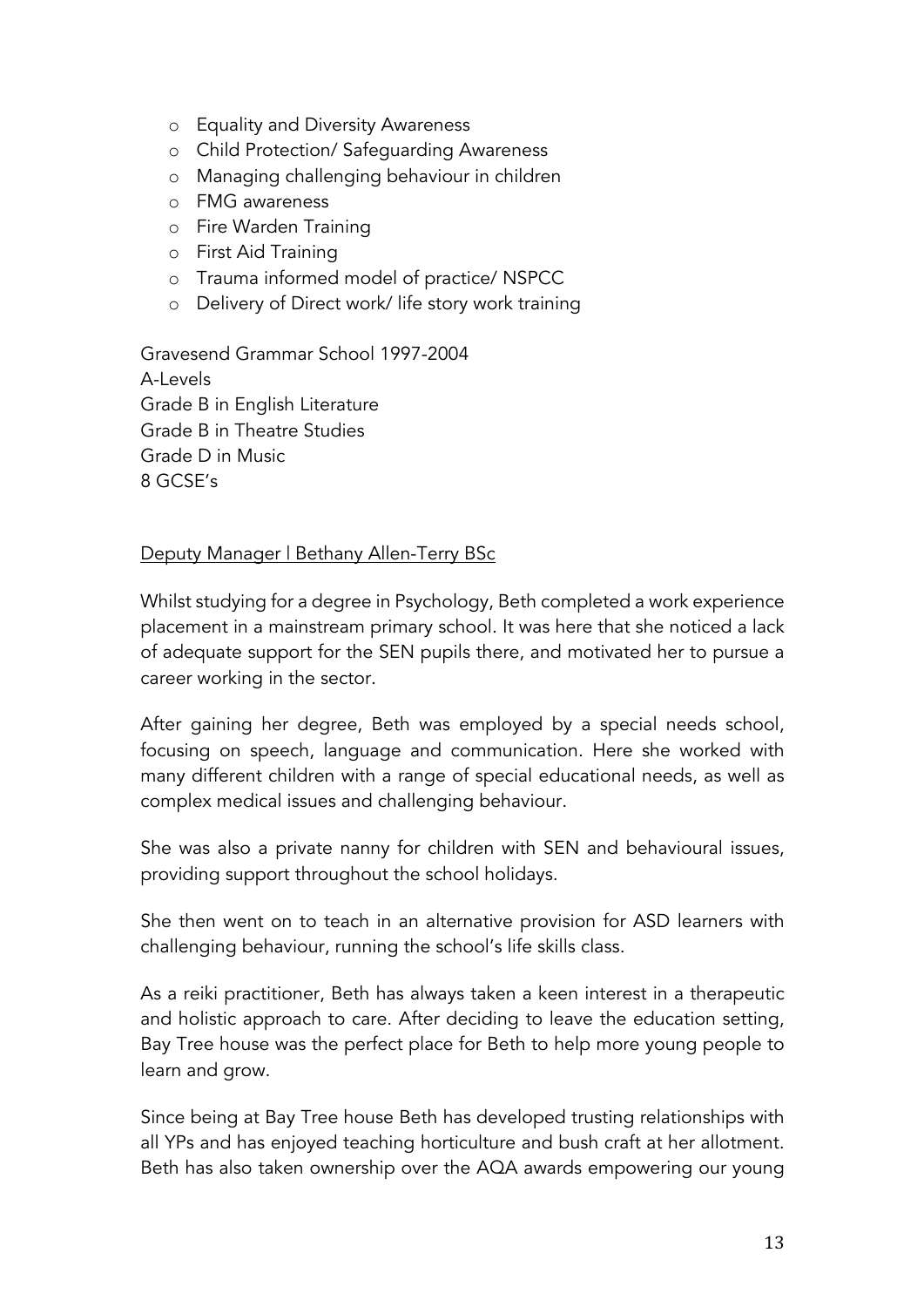people to work towards a range independent living and life skills. Beth is in the process of completing the NVQ level 5 qualification in leadership for health and social care and children and young people's services

## Qualifications and Training

- o BSc Psychology
- o Usui Reiki (L1 & 2)
- o Bushcraft for Practitioners
- o Makaton
- o De-escalation and Team TEACCH
- o Intensive Interaction
- o Using PECS
- o Language and Communication
- o ASD awareness
- o Fire Warden
- o First Aid Training
- o FGM and Prevent
- o Safeguarding children with disabilities
- o Safeguarding Children Level2
- o Safeguarding for designated practitioners level 3
- o Safer recruitment
- o Medication Administration
- o Attachment in the Early Years
- o Trauma informed model of practice/ NSPCC
- o Delivery of direct work/ life story work training

## Team Leader : Amber Vick

Before joining Bay Tree House, Amber had previously worked in different avenues of care. She began her care assistant journey by becoming an activities coordinator at a home for the elderly with dementia, completing her level 2 diploma in health and social care, and then becoming a care assistant. She later transferred to domiciliary care in the community whilst also working within the SEN unit of Bromley College. Whilst at the college Amber would support many young people with physical and/or developmental delays, to engage with their lessons and provide emotional and physical support where needed, and also promoting their independence.

Amber started working at Bay Tree House as a Therapeutic Care Worker. She has worked with many young people with a range of emotional, behavioural,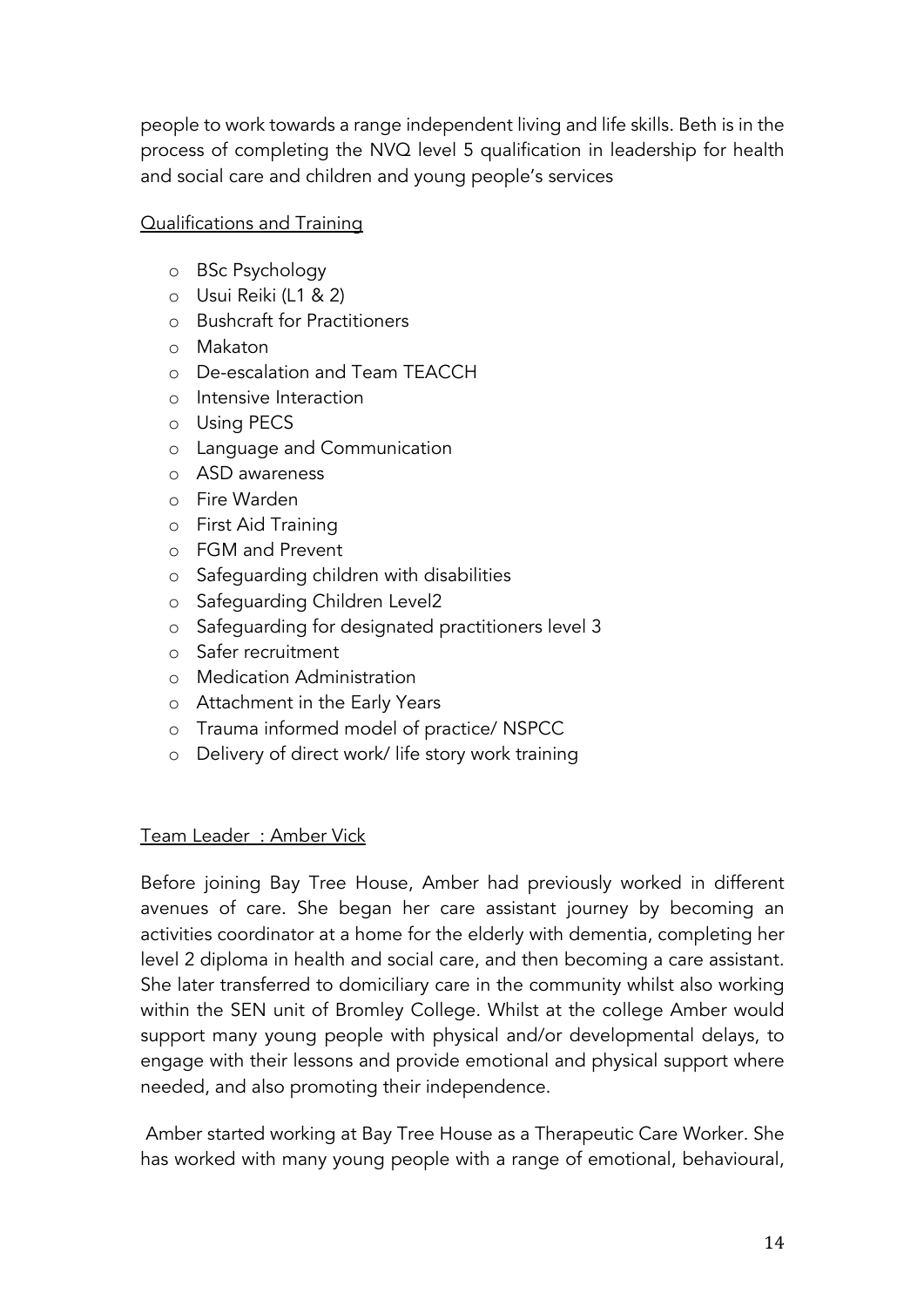and learning needs and has gained a lot of experience and knowledge. Amber enjoys working with our young people on a child led basis and tries to engage the young people in a multitude of activities that can help the young people to gain independent living skills, whilst also supporting the emotional and behavioural difficulties through stimulating games and imaginative play. Amber works closely with all the children but also has the role of key worker for one of our young people.

Amber's professional development over the course of her employment to date has been significant and her promotion to Team Leader was the natural progression. She is able to work with young people effectively and compassionately whilst role modelling these attributes for other members of staff. Whilst working at Bay Tree House, Amber has achieved her Level 3 Diploma in children's residential care as well as carrying out various training courses and qualifications that are extremely beneficial to her everyday work.

#### Qualifications and Training

- o Level 3 Diploma in Children's Residential Care
- o Team Teach
- o Medication competency and administration
- o Direct working
- o Key working
- o Fire safety
- o FGM and Prevent radicalisation
- o Autism awareness
- o ADHD awareness
- o First aid
- o Attachment theory in early childhood
- o Food safety and hygiene
- o Health and safety
- o Suicide prevention Risks and awareness
- o Safeguarding children with disabilities
- o Safeguarding children level 1 and 2
- o Safeguarding for designated practitioners level 3
- o The invisible child
- o Hostility and resistance
- o Working with complexity
- o Purposeful recording
- o Trauma informed model of practice/ NSPCC
- o Delivery of direct work/ life story work training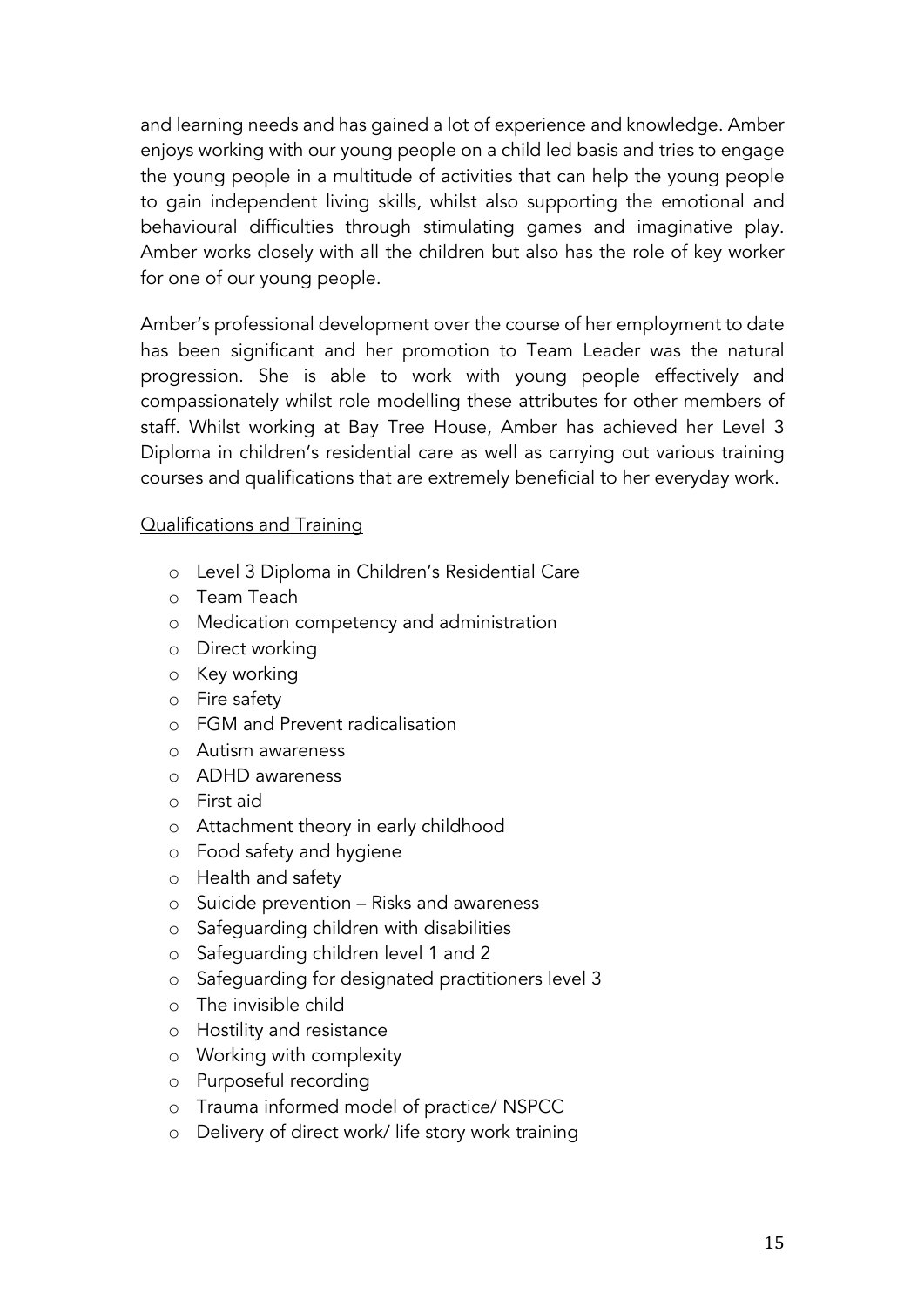## Team Leader : Louise Hickman

Louise has been in child care for over 12 years with a wide range of experiences working with children from three month to 17 years old. Louise has worked as a nursery practitioner and worked her way up to a nursery manger. Within her nursery practitioner role she worked closely around the EYFS (early years' foundation stage) ensuring that all children's learning development and care needs were met. While being a manager, Louise would oversee the running of the establishment would support the interview process alongside the director of the company. Louise would also ensure practitioners were working to a high care standard. Louise would input a rota system for staffing ensuring high staff ratios were met and supervisions and training needs were catered for. This was set as online training ensuring knowledge and understanding around child protection, safeguarding, first aid, health and safety, FGM training and all relevant qualifications were in place. Louise would also ensure the correct curriculum was in place for the children and that the Ofsted standards were met accordingly.

Louise then chose to change career to work within residential care. Before working at Bay Tree House she worked with children with challenging behaviours and mental health conditions. Louise would ensure their daily needs were met, supporting medical appointments, ensuring they were up to date and facilitate the correct support systems were in place for the individual young person. Louise had a creative approach when following the quality care standards and the previous care home encouraged her to become a key work coordinator. Louise would approach and explain each project to the young people depending on their needs and understanding. Louise also supported her colleagues with this, sharing ideas, good practice and strategies in the home to discuss and educate certain topics

## Qualifications and training

- o Level 3 Diploma in Children's Residential Care
- o Level 5 level 5 in leadership for health and social care and children and young people's services
- o Team Teach
- o Medication competency and administration
- o Key working
- o Fire safety
- o Autism awareness
- o ADHD awareness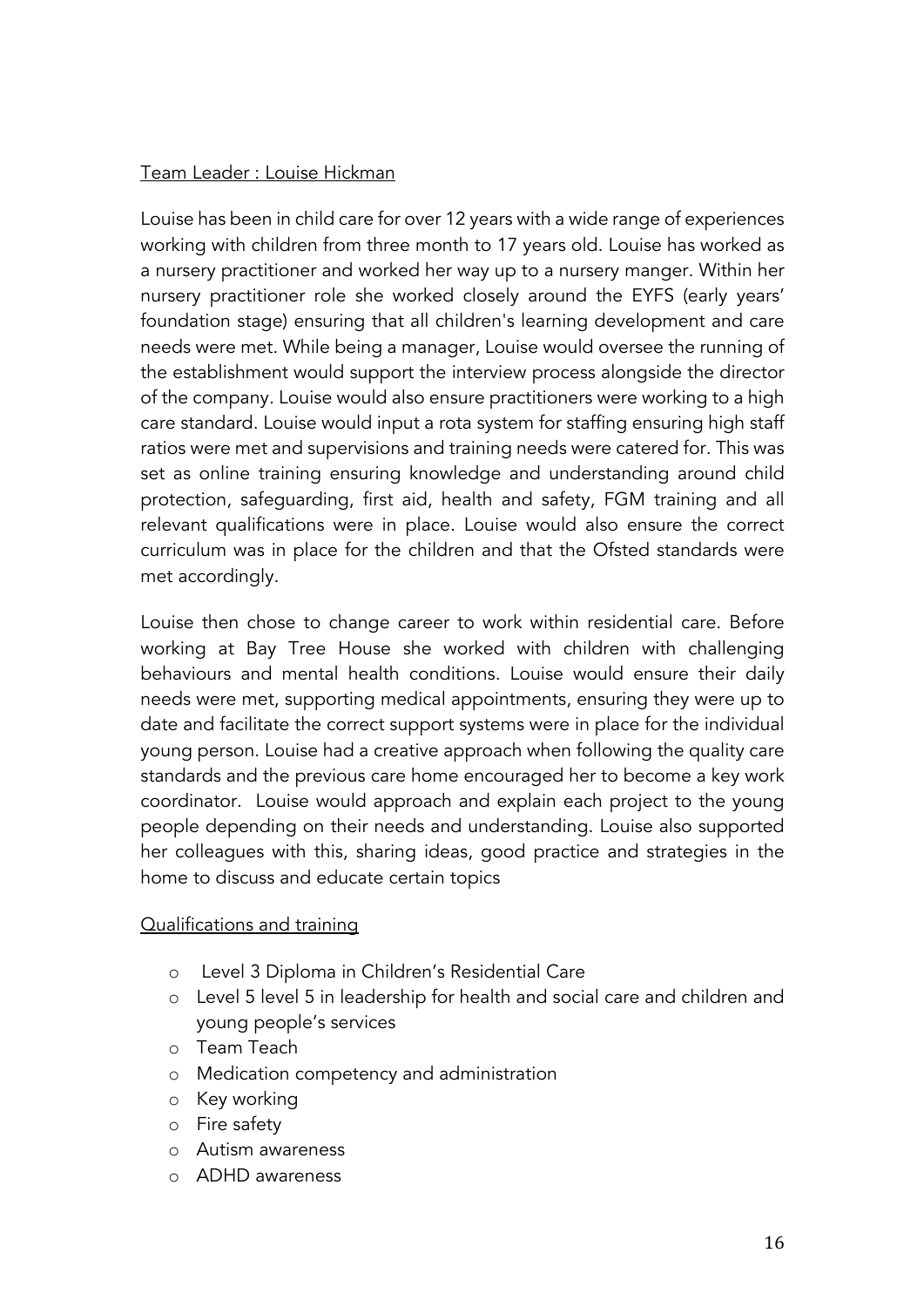- o First aid
- o Attachment theory in early childhood
- o Food safety and hygiene
- o FGM and Prevent
- o Health and safety
- o Suicide prevention Risks and awareness
- o Safeguarding children with disabilities
- o Safeguarding children level 1 and 2
- o Safeguarding for designated practitioners level 3
- o Hostility and resistance
- o Trauma informed model of practice/ NSPCC
- o Delivery of direct work/ life story work training

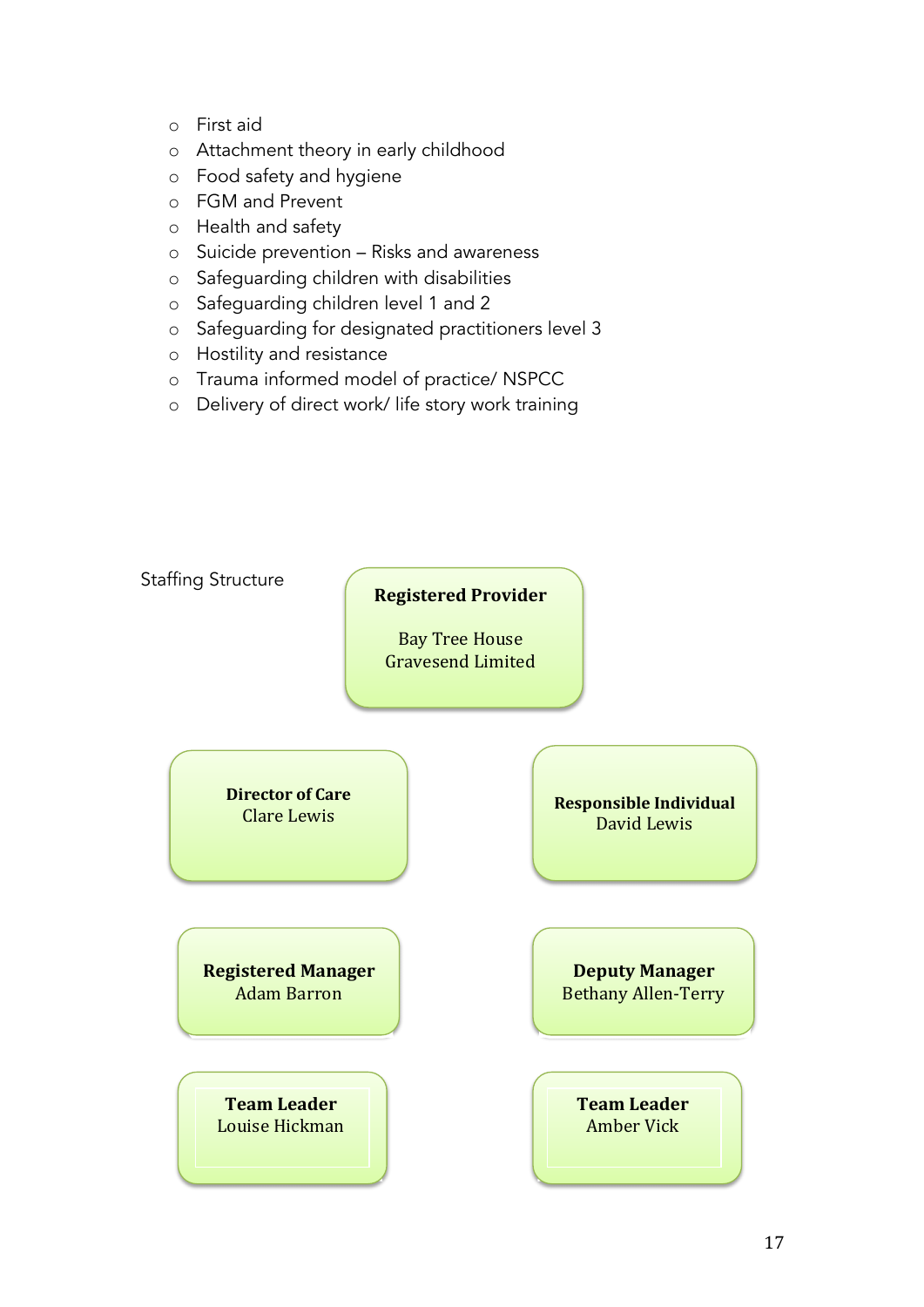#### A Team of Full-time and Part-time Therapeutic Care Workers *(as detailed below)*

| Staff Initials | Qualifications & Training                                                 |  |
|----------------|---------------------------------------------------------------------------|--|
| MT             | Level 3 Diploma for Residential Childcare, NVQ Level 2 in Health & Social |  |
|                | Care, Team Teach trained, Emergency First Aid at Work                     |  |
|                | Speech and Language Therapy - An Introduction, NSPCC - Trauma             |  |
|                | <b>Informed Practice</b>                                                  |  |
| <b>SR</b>      | Level 3 Diploma for Residential Childcare, NVQ Level 2 in Health & Social |  |
|                | Care, Team Teach trained, Emergency First Aid at Work                     |  |
|                | Speech and Language Therapy - An Introduction, NSPCC - Trauma             |  |
|                | <b>Informed Practice</b>                                                  |  |
| RO             | BA Hons in Education & Early Childhood Studies, Challenging Behaviour     |  |
|                | Training, Emergency First Aid at Work, NSPCC - Trauma Informed Practice   |  |
| <b>LK</b>      | BA Hons in Social Work, MA in Safeguarding and Child Protection (in       |  |
|                | process), Team Teach Training, Emergency First Aid at Work                |  |
| <b>RB</b>      | NVQ Level 3 in Health and Social Care, Emergency First Aid at Work, Team  |  |
|                | Teach Trained, Level 5 diploma in leadership and management (in           |  |
|                | progress), Speech and Language Therapy - An Introduction, NSPCC -         |  |
|                | <b>Trauma Informed Practice</b>                                           |  |
| TL             | Level 3 Diploma in Specialist Support Teaching and Learning in Schools,   |  |
|                | Challenging Behaviour Training, Emergency First Aid at Work               |  |
| <b>FW</b>      | Level 3 Diploma - Health & Social Care, Level 4 Diploma in Therapeutic    |  |
|                | Counselling, Emergency First Aid at Work, Challenging Behaviour Training, |  |
|                | Speech and Language Therapy - An Introduction                             |  |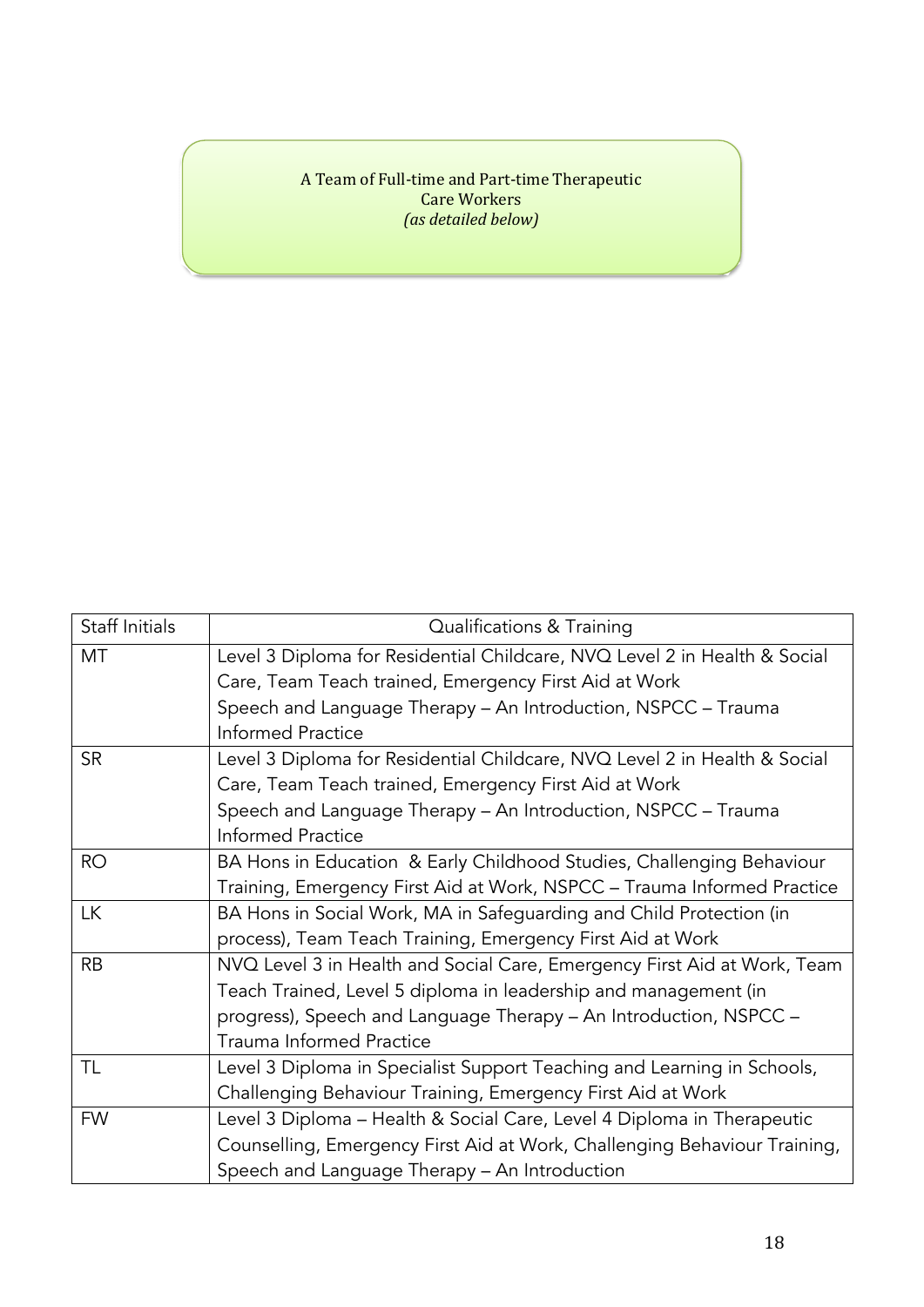| <b>AJB</b> | Level 2 Diploma in Health & Social Care, Level 2 Diploma in Team Leading, |
|------------|---------------------------------------------------------------------------|
|            | Emergency First Aid at Work, Challenging Behaviour Training, Speech and   |
|            | Language Therapy – An Introduction, NSPCC – Trauma Informed Practice,     |
|            | Level 3 Diploma in Health & Social Care (enrolling Jan 2022)              |

As well as continuous professional development all new staff members also complete the following core training (regardless of prior qualifications)

| Safeguarding children Level 1                       | Safeguarding Level 2                |
|-----------------------------------------------------|-------------------------------------|
| Safeguarding Level 3 for practitioners              | Emergency First aid at work         |
| Medication awareness and safe handling of medicines |                                     |
| Medication administration                           | Health and Safety                   |
| <b>Fire Awareness</b>                               | Fire Warden (for                    |
| management)                                         |                                     |
| Food Safety and hygiene (level 2)                   | <b>Female Genital Mutilation</b>    |
| Safeguarding against radicalisation                 | <b>GDPR</b> essentials              |
| Use of ligature cutters                             | Self-harm                           |
| Autism awareness                                    | On Call Policy & Procedures         |
| Team Teach Positive Behaviour Management            | Challenging Behaviour               |
|                                                     | Training                            |
| <b>Professional Boundaries</b>                      | (in event of not having Team Teach) |
|                                                     |                                     |

#### Shift Patterns:

|       | <u>AM Shift: 7am-2.15pm   PM Shift: 1.45pm-9pm   Sleep in shift: 8.45pm-</u> |                       |
|-------|------------------------------------------------------------------------------|-----------------------|
|       | 2 members of staff on $ 2$ members of staff on $ 7.30$ am**                  |                       |
| duty* | $d$ utv $*$                                                                  | 2 members of staff on |
|       |                                                                              | duty*                 |

\*An extra member of staff will be on duty according to needs of individual children and risk assessments. When necessary we have a 121 member of staff on site from 5-9pm weekdays and 9am-9pm weekends as well as school holidays.

\*\* A 'waking' night duty will be available depending on the needs of individual children and risk assessments.

There is a 24 hour on call service available at all times at Bay Tree House

#### Line Management and Supervision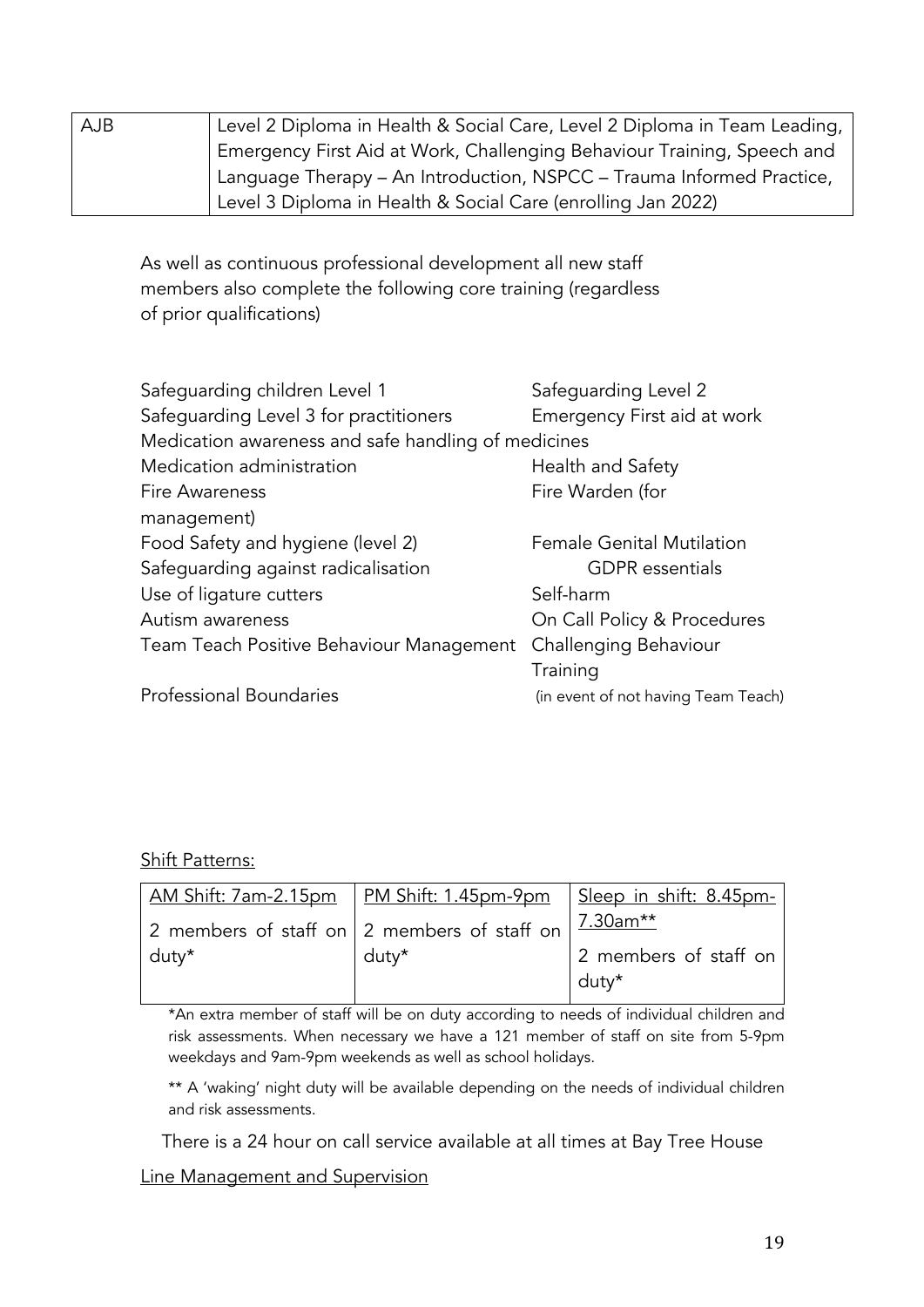Registered Manager: Adam Barron reports to Responsible Individual: David Lewis

Deputy Manager and Team Leaders report to Registered Manager: Adam Barron

All Therapeutic Care Workers report to Deputy Manager: Bethany Allen-Terry

Professional development supervision will be given every 6 weeks for full time staff and every 8 weeks for part time staff by above Line Managers, if this cannot take place within this timeline due to annual leave, sickness or other factors they will be completed as soon as is possible. The RM and DM will have supervision with Director of Care.

(Due to the children being at home during school holiday times we are unable to carry out scheduled supervisions with staff, they will therefore be completed as soon as possible once term time resumes)

All staff will have access to a group reflection session with a psychotherapist on a 6 weekly basis.

All staff will have yearly appraisals with their line manager.

Our Registration 44 Independent Visitor: Freedom Training and Consultancy

Email: Tracy@freedomtrainingandconsultancy.com

Contact number Tel: 01323 304778 or 07900086368

## Life At Bay Tree House

Bay Tree House is within walking distance of all necessary amenities. Our house is near to a park which is great for leisure and sports activities. We have a variety of local shops and leisure amenities in the community as well as good transport links.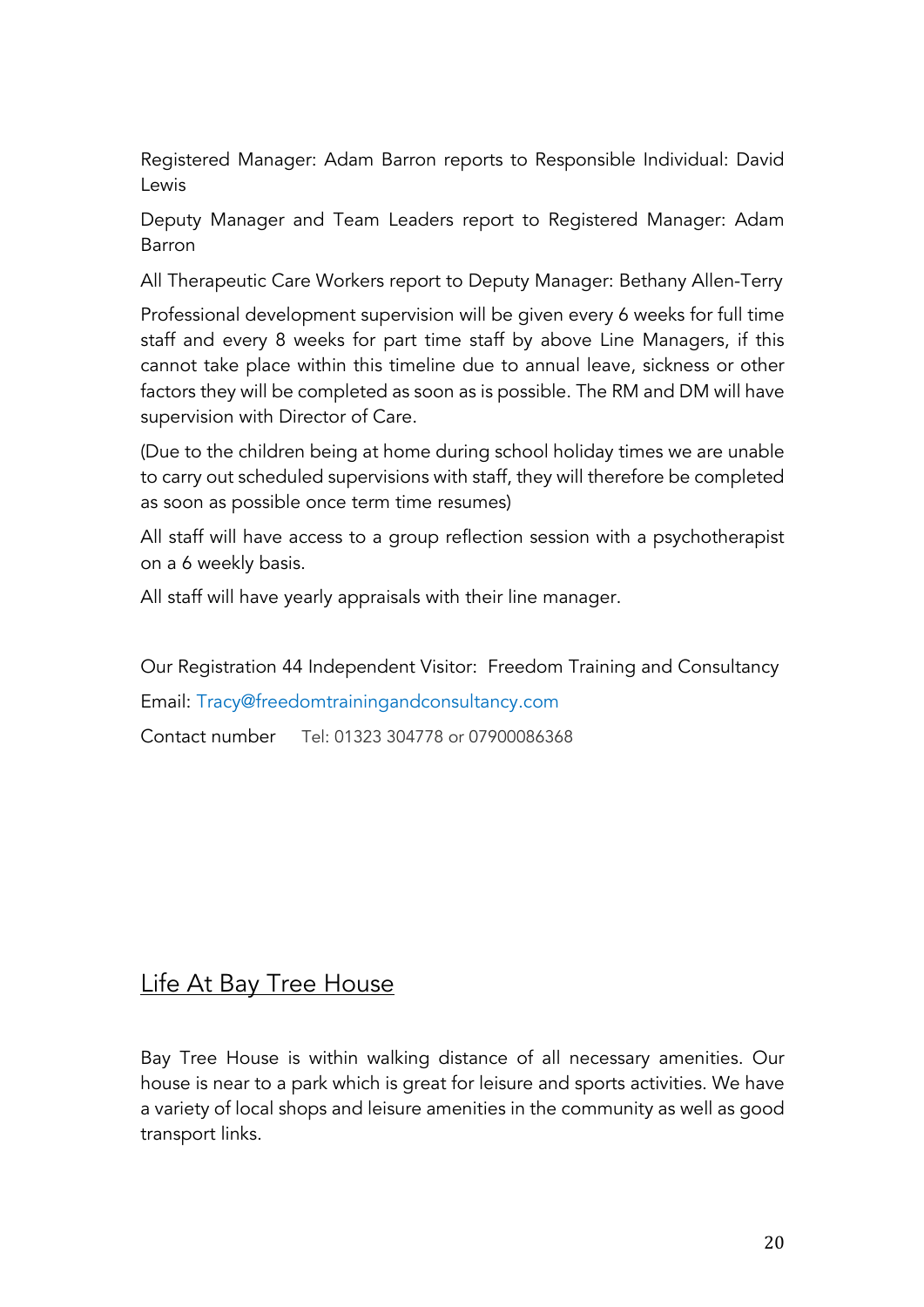Gravesend Promenade, by the River Thames, is within walking distance from Bay Tree House. The promenade is great for walks along the river as well as making use of the extensive gardens, playgrounds and outdoor gym equipment.

Gravesend is also home to one of Europe's largest Sikh Gurdwara which boasts fantastic architecture and a beautifully welcoming spirit. The children at Bay Tree House can benefit from having such a cultural landmark on their doorstep and get involved, if they wish, in the various celebrations and activities of the Sikh and the wider community.

## Accommodation at Bay Tree House

Bay Tree House can accommodate 3 male or female children between the ages of 8-17. Our children will have their own bedroom within the home and share a bathroom and shower room. All rooms will be decorated to a high standard. However, we actively encourage our children to decorate and personalise their bedrooms to their preference. This is to ensure our children feel settled, welcomed and at home in Bay Tree House.

There is a communal kitchen/dining room and lounge which are comfortable and decorated to a high standard to create a friendly and homely space. The children at Bay Tree House are active in helping to maintain their home environment in order to encourage a sense of belonging. Any tuition or communal activities take place in this area of the house.

We also have a small garden for all within the home to enjoy and relax in, but for more exciting and vigorous exercise, we have an amazing park on our doorstep.

Bay Tree House does not permit smoking in the house or in the garden of the premises.

## Quality of Care

Bay Tree House is committed to providing a nurturing family-like home for the children where they feel their wishes, rights and needs are respected and taken into account, in balance and in compromise with the rest of the group, when making day to day decisions. We feel that, if our children feel respected and help to influence the running and decisions within the home, they will become more confident, independent and their time at the home will be happier and more beneficial.

Each child admitted into the home will be paired with 2 key workers. The children will be offered 1:1 sessions with their key workers at least once every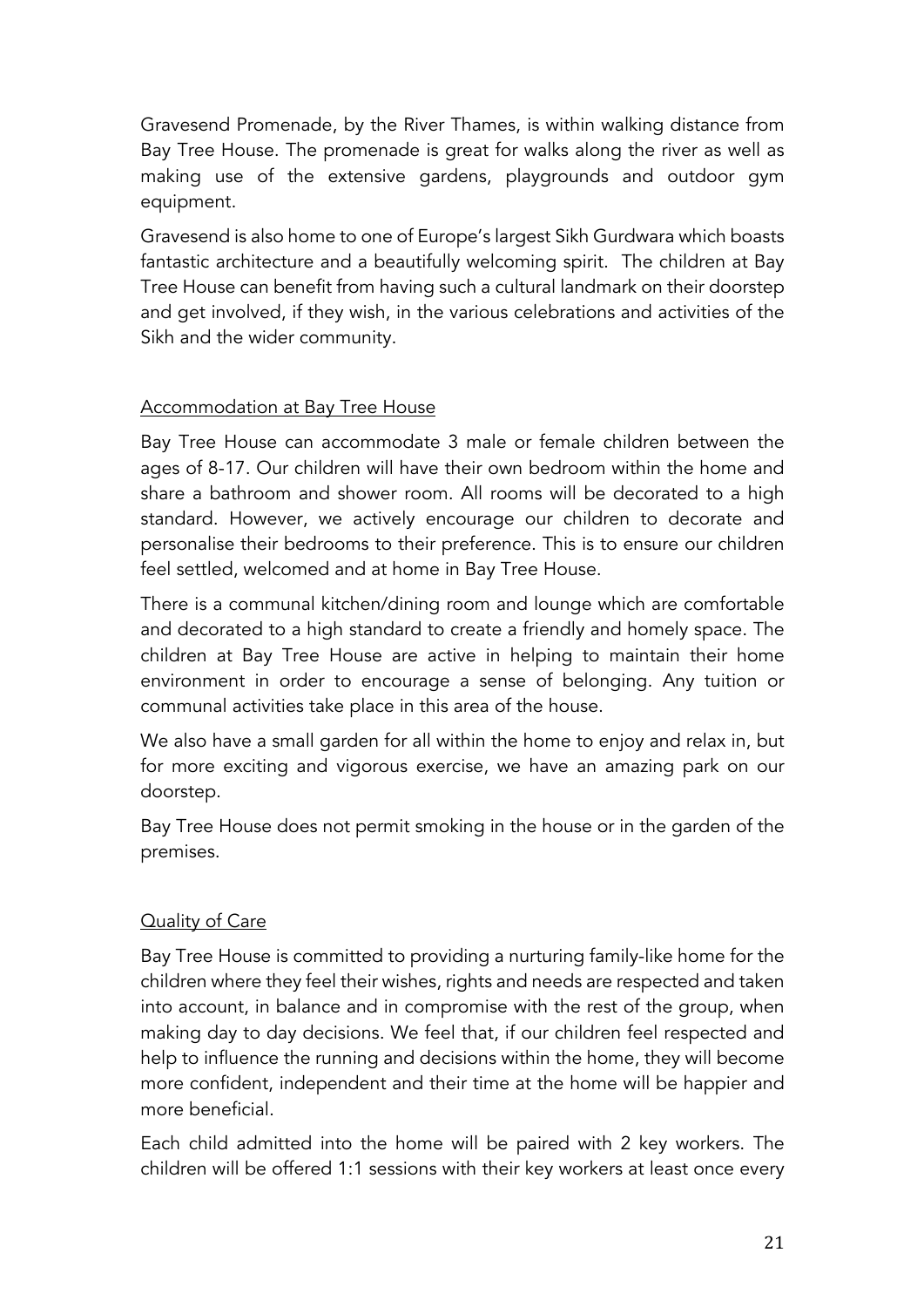week. The key worker sessions will be planned and proactive around achieving the YP's targets and life skills as well as reactive around feelings, emotions and behaviour. In some of these sessions the child will be able to discuss their care plans and their feelings on how the home is run, how they are treated and cared for by our staff and all aspects of their daily living.

Key workers work from a trauma informed approach and are highly skilled in building meaningful relationships with the young people and using this as a foundation to carry out informed and targeted sessions. The Key Workers use a holistic approach in planning and delivering bespoke sessions using a variety of methods and resources including but not limited to Direct Work, Life Story Work, AQA and life skills. These sessions will be child led, informal and friendly. This is to ensure that the child feels comfortable expressing how they feel and what they need.

The YPs will complete an emotional well-being survey every month. This will include all aspects of their care, including how safe and happy they feel at home and in school, how confident and optimistic they feel about their lives, how they get along with the adults caring for them and what aspects of their care they would like to change or improve. The answers to these surveys will form the basis for planning key working sessions.

Every week there will also be a house meeting for the staff and children. This is by no means compulsory but the children will be encouraged to attend and chair the meetings if they wish to. At these meetings any issues can be raised and minutes will be taken. All points raised will be discussed with the manager and feedback will be given to the staff and the children. At these meetings and on a day to day basis there will be a big emphasis on working together, encouraging the children to make decisions and solve problems together. We want to encourage this to enhance a nurturing and harmonious atmosphere at Bay Tree House.

## Contact and Communication with Family & Friends

Bay Tree house is situated in Gravesend, Kent. Our location is great for promoting the independence of our children and young adults.

At Bay Tree House we feel it is important to encourage and facilitate, where appropriate, good communication between the children and their family and friends. All children will have access to a private telephone line to make and receive calls and a mobile phone if appropriate and agreed by social worker.

During the admission process at the Placement Agreement Meeting all the contact and communication arrangements will be made with the placing Social Worker. A contact schedule will be devised and put into use by our staff team.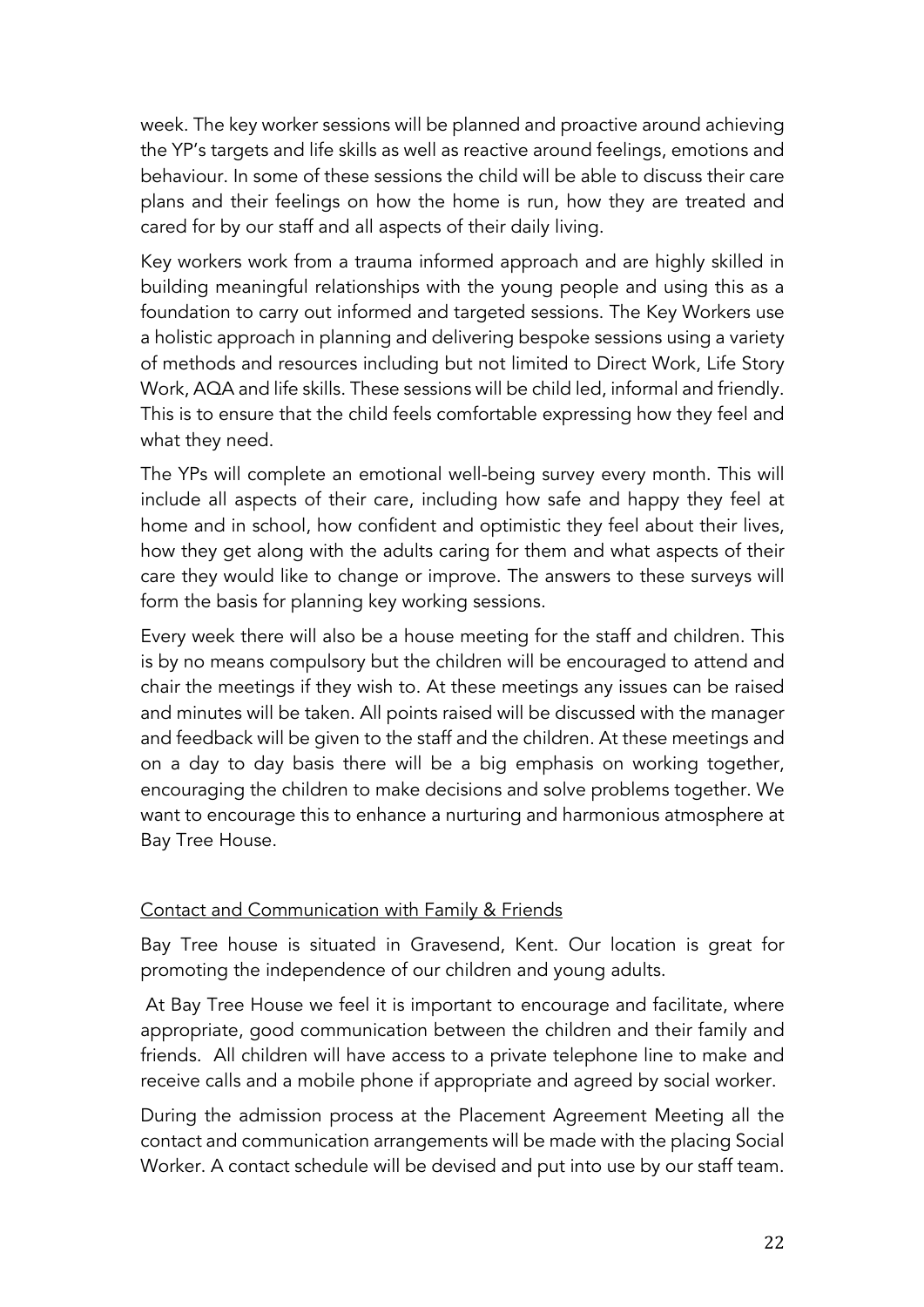In each child's file will be clear contact arrangements including any restrictions there may be. The registered manager will update these arrangements when necessary with the social worker and in CIC reviews.

When it is necessary for family contact and communication to be supervised by a member of our staff will observe and write up a contact report. Where supervision is unnecessary a member of our staff will discuss the contact with the child to reflect on the contact and what went well etc and document this as a key work session.

Bay Tree House will provide transportation to enable contact away from the home and provide a private space within the home if appropriate.

## Bay Tree House' Anti-Discrimination Practice

At Bay Tree House we are dedicated to providing an environment whereby our children truly feel 'at home.' We achieve this by respecting and promoting the rights and beliefs of our children so they can realise their potential, achieve to their greatest abilities and feel emotional and physically secure.

Part of achieving this is to actively promote an anti-discriminatory practice whereby our children are treated equally irrespective of their race, gender, religion, age, weight, sexual orientation, disability, looks, family background, personal tastes, personal hygiene and personalities.

At Bay Tree House we will:

- Ensure that everyone within our community is treated gently, fairly and with respect
- Recognise that people have individual needs, and that we each understand that treating people equally does not always involve treating them all exactly the same
- Recognise that for all our young people extra support is needed to help them to achieve
- Make sure that people from different groups are consulted and are involved in our key decision making
- Ensure no one experiences harassment, discrimination or less favourable treatment owing to any personal (protected) characteristic as described below
- Ensure that our premises is a safe, secure and stimulating place for everyone at all times

All our children are treated equally and will have equal access to the benefits and opportunities available to all. Certain privileges will only be taken away as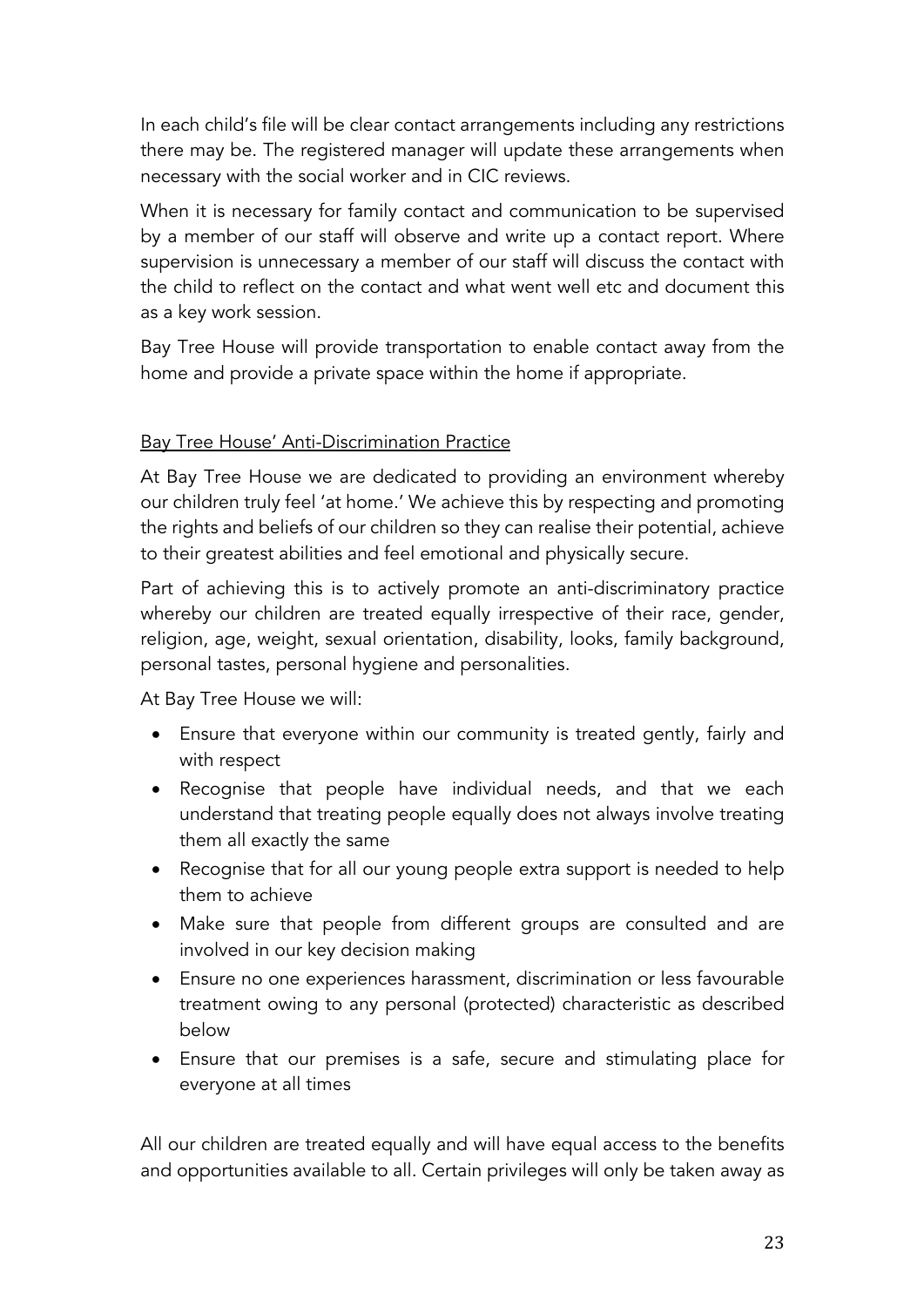an appropriate sanction as a consequence of negative behaviour. These consequences will be applied fairly and consistently to encourage good cooperative behaviour within the home. Our children will be fully aware of their rights and together with their key workers, reviews will be done to ensure their rights are being respected and met.

The children will be taught that all actions have consequences and sometimes negative actions result in negative consequences. Our children will be encouraged to decide what they feel will be a fair negative consequence.

Likewise, all staff are treated equally; This includes having equal access to training, supervision, support and promotional opportunities. We believe all people should be treated equally and with respect.

## Complaints Procedures

All parents, carers and Local Authority supporters of young people in Bay Tree House will have access to a written description of our complaints procedure. This information will also be summarised in the Statement of Purpose and in the Young Person's Guide to the home, copies of which will be provided to all significant people on, or prior to, a young person's admission.

Complaints can be made in different ways. Parents, carers and significant others can contact Bay Tree House directly to discuss their concerns. Young people may voice their complaints either individually or by means of a group meeting. This might be on the agenda of the regular house meeting, by a separate meeting called with the consensus of the group, or to an independent person outside the service. All young people have open access to a telephone and at any point may raise concerns about a service with, for example, their social worker, parents, or Ofsted. At any stage in the complaints process young people have the right to support from an external advocate; they should be assisted by Bay Tree House in accessing this service.

Complaints do not have to be made in writing but, if they are not, will be recorded by Bay Tree House on receipt, and this written record then checked with, and where possible counter -signed by, the complainant to confirm accuracy.

## Making a Complaint about a Member of Staff:

If your concern involves a member of staff within Bay Tree House or an outside agency please refer concerns to either: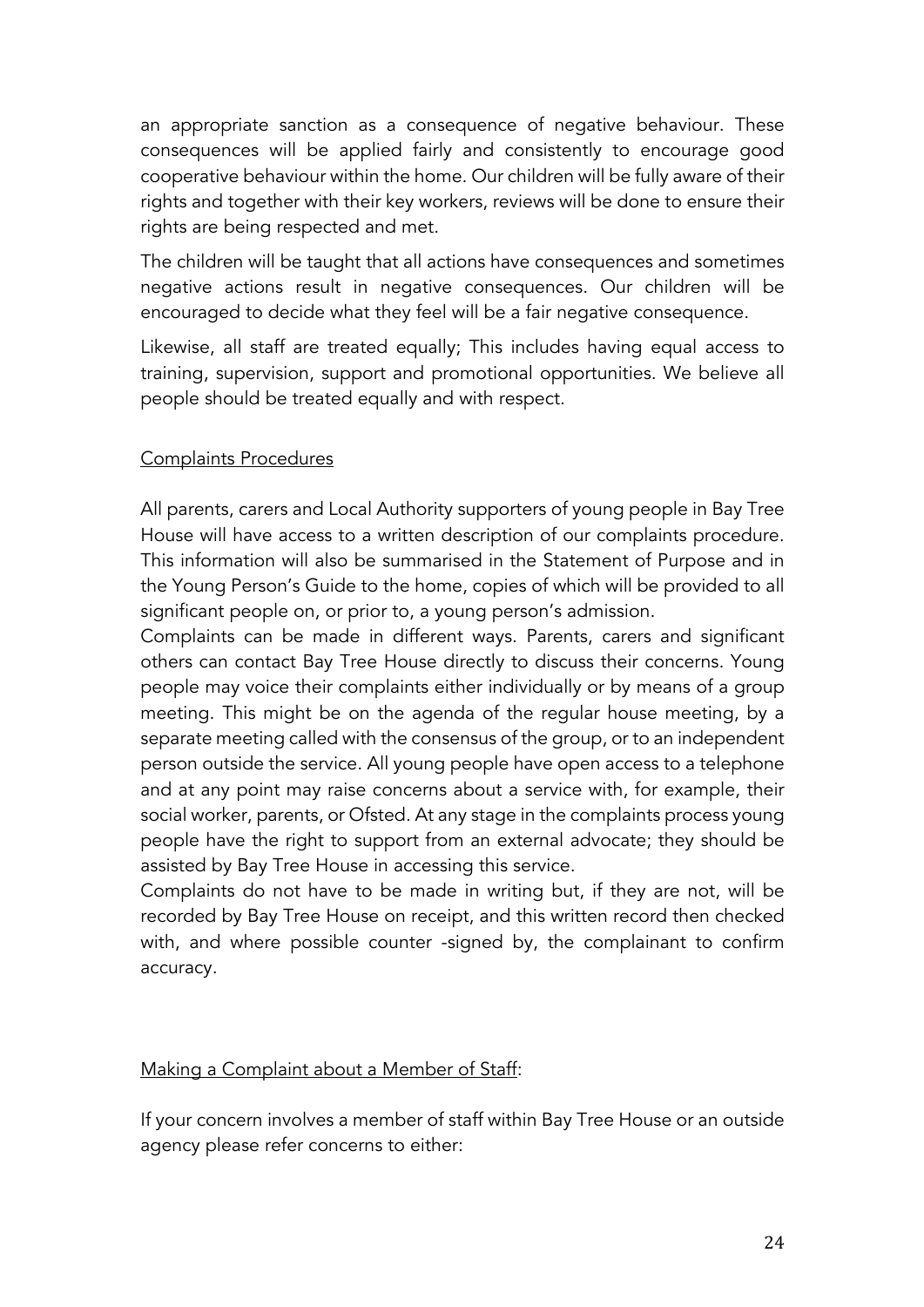Registered Manager: Adam Barron 07772 312 751

If your complaint is about the Registered Manager and feel it cannot be referred to the above then contact:

Responsible Individual: Mr David Lewis 07930 175 756

If none of the above contacts are deemed suitable or you are unsatisfied with the response please contact:

KSCMP (Kent Safeguarding Children's Multi-Agency Partnership): 03000 421126

Email: kscmp@kent.gov.uk

If you are unhappy with how your concern has been dealt with please contact OFSTED Whistleblowing: 0300 123 1231

www.gov.uk/government/organisations/ofsted/about/complaints-procedure LADO: 03000 41 08 88 or email

kentchildrenslado@kent.gov.uk

INVESTIGATION OF COMPLAINTS

The handling and consideration of complaints consists of three stages:

Stage 1 - Local Resolution;

Stage 2 – Independent Investigation; and

Stage 3 – Complaints Review Panel.

## Stage 1 – Local Resolution

Local Resolution requires Bay Tree House to seek to resolve a complaint as close to the point of contact with the young person as possible. In doing this a member of the management team will consider the wishes of the complainant about how the complaint will be dealt with. In most circumstances complaints will be considered at Stage 1 in the first instance. At this stage, staff at the point of service delivery and the young person will discuss and attempt to resolve the issues raised in the complaint as quickly as possible. They will discuss the issue and exchange information and thinking behind decisions and try to agree a way forward.

There are a number of methods of resolution that can be applied at this stage, including:

- 1. the provision of an apology or explanation;
- 2. conciliation and mediation;
- 3. a reassessment of the child or young person's needs;
- 4. practical action specific to the particular complainant;
- 5. a review of practice; and,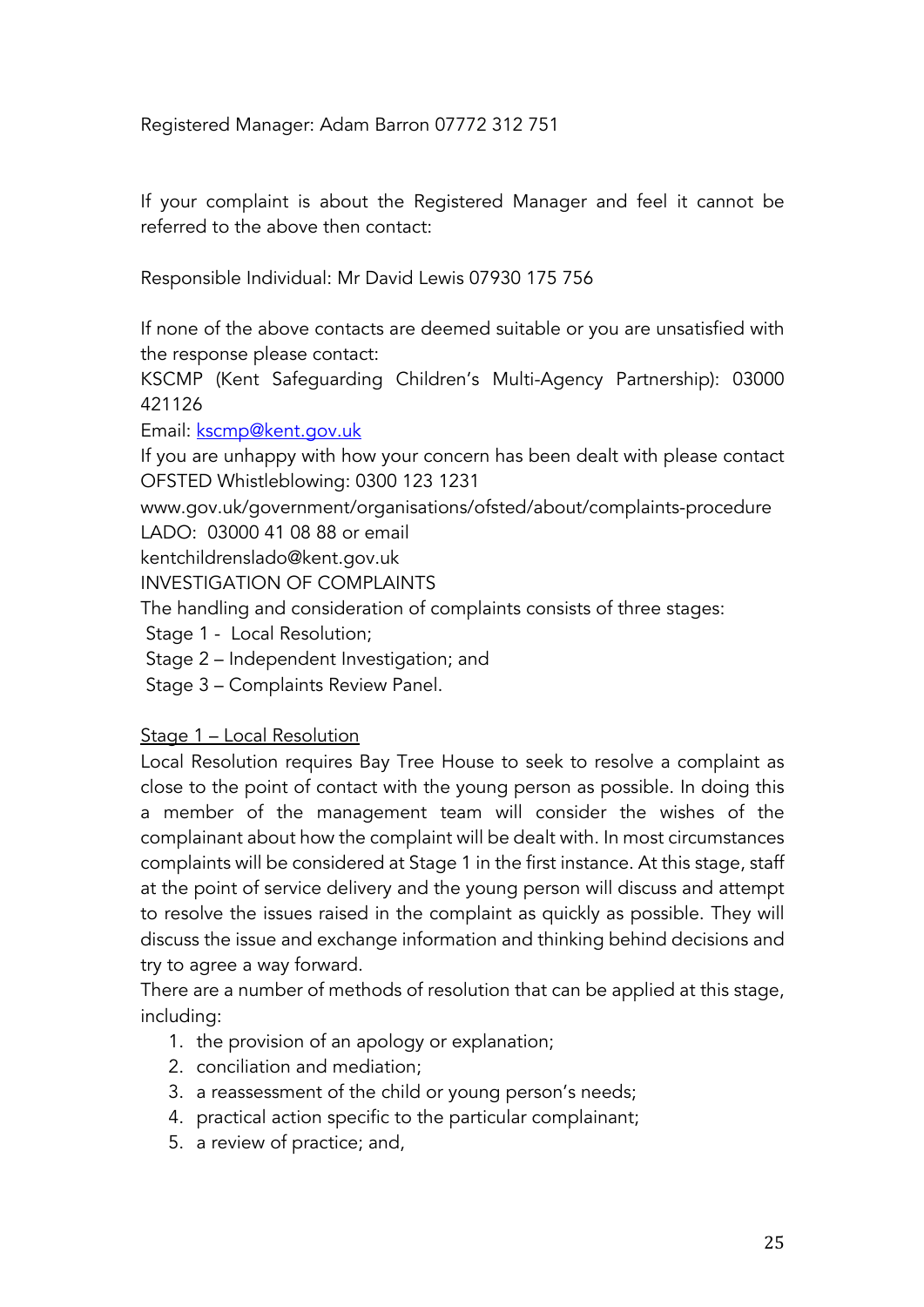6. an assurance that Bay Tree House will monitor the effectiveness of its remedy.

Most Stage 1 complaints will ideally be concluded within 10 working days' time limit. The outcome of the local resolution should be put in writing to the complainant. Where the matter is not resolved locally, the complainant has the right to request consideration of the complaint at Stage 2. There is no timescale for initiating this process but, in advising the complainant about the outcome of Stage 1, it is recommended that a limit of 20 working days is suggested, so that momentum in resolving the complaint is not lost.

## Stage 2 – Independent Investigation

If the matter is an internal complaint that cannot be resolved locally or if the complainant is not satisfied with this approach, the complaint should proceed to stage 2. Stage 2 commences either when the complainant requests it or where the complainant and the management of Bay Tree House have agreed that Stage 1 is not appropriate. Consideration of complaints at Stage 2 is achieved through an investigation conducted by a company manager independent of Bay Tree House, and of its line management.

The investigation will be completed and the response sent to the complainant within 25 working days. Where it is not possible to complete the investigation within 25 working days, this will be explained to the complainant, and an extension agreed with them.

On completion of consideration of the complaint, the independent person will write to the complainant and to Bay Tree House with their report on the investigation including:

- details of findings, conclusions and outcomes against each point of the complaint (i.e. 'upheld' or 'not upheld'); and
- Recommendations on how to remedy any injustice to the complainant as appropriate.

The response will also contain details of the complainant's right to have the submitted to a Review Panel if s/he is dissatisfied, and that s/he has 20 working days to make this request.

## Stage 3 - Complaints Review Panel

Where Stage 2 of the complaints procedure has been concluded and the Complainant is still dissatisfied; s/he will be eligible to request further consideration of the complaint by a Complaints Review Panel.

The Panel that will hear the complaint will consist of 3 people who were not directly involved in previous considerations of the complaint. At least one person on the Panel will be independent of the management and of the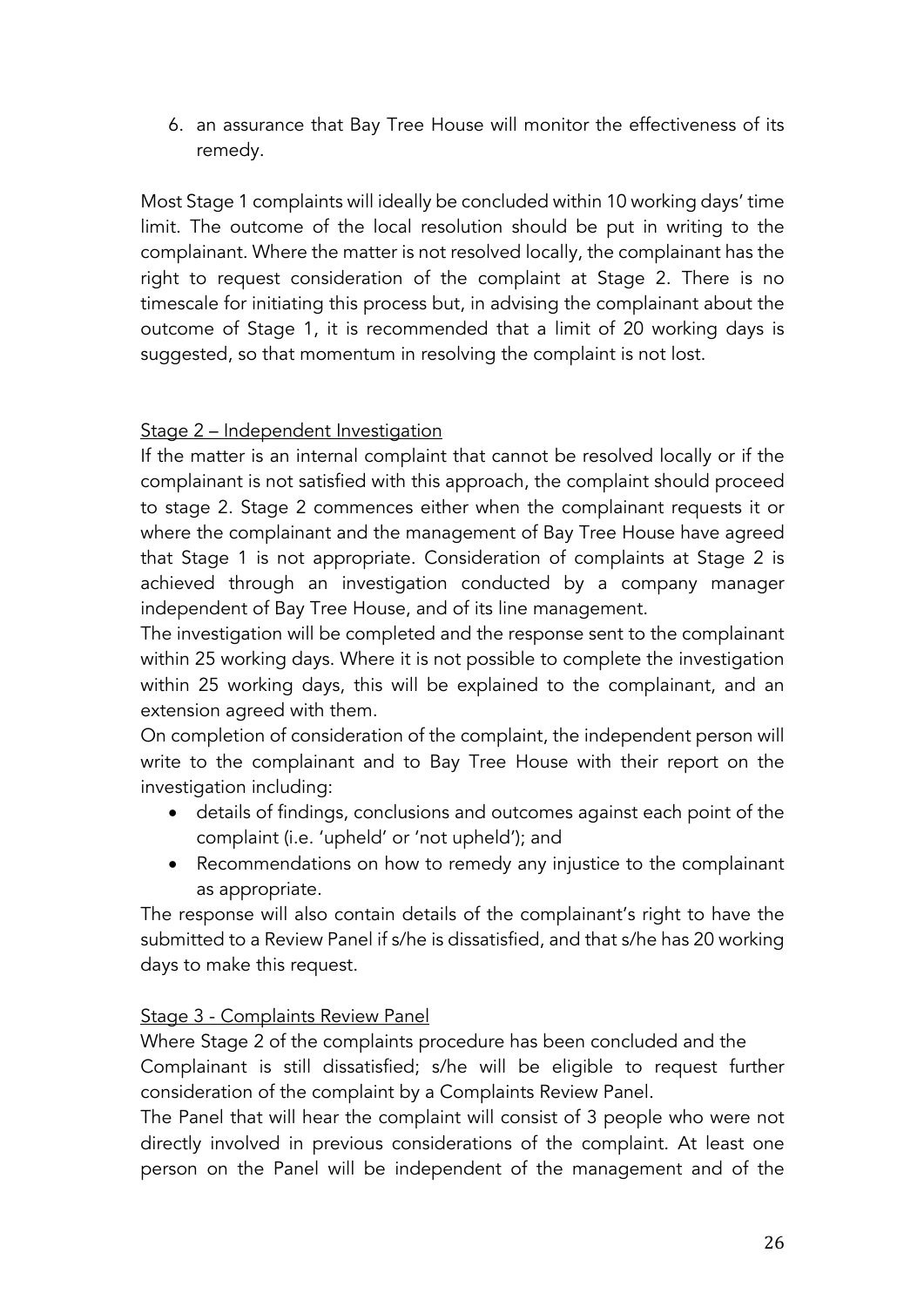running of Bay Tree House. This may include a Senior Manager, Managing Director, Operations Manager, HR Manager or the Registered Manager of another home. The Director of Operations (Children's Services) is responsible for the appointment of the Panel. Once the formal written complaint and notes from any interviews have been received, the panel should be convened within 20 working days.

The complainant has a right to attend the Panel and should be assisted in attending as appropriate. The complainant should also be informed of their entitlement to be accompanied by another person and for this person to speak on their behalf.

The Panel meeting should take place locally and with due regard to the complainant's availability and convenience. The complainant should be notified of the Panel's date and location in writing at least 10 working days before the Review Panel meets.

The Complaints Review panel is designed to:

- listen to all parties;
- consider the adequacy of the Stage 2 investigation;
- obtain any further information and advice that may help resolve the complaint to all parties' satisfaction;
- focus on achieving resolution for the complainant by addressing his clearly defined complaints and desired outcomes;
- reach findings on each of the complaints being reviewed;
- make recommendations that provide practical remedies and creative solutions to complex situations; support local solutions where the opportunity for resolution between the complainant and the local authority exists;
- to identify any consequent injustice to the complainant where complaints are upheld, and to recommend appropriate redress; and
- Recommend any service improvements for action by the company.

As a general rule, the Review Panel should not reinvestigate the complaints, nor should it be able to consider any substantively new complaints that have not been first considered at Stage 2.

The Panel will produce a written report containing a brief summary of the representations and their recommendations for resolution of the issues and the reasons for them. They must send this to the complainant, the service concerned, the independent person from Stage 2 and any other person with sufficient interest i.e. Director of Operations within 5 working days of the Panel meeting. If a Panellist disagrees with the majority recommendation, this should also be recorded and the reason for it given.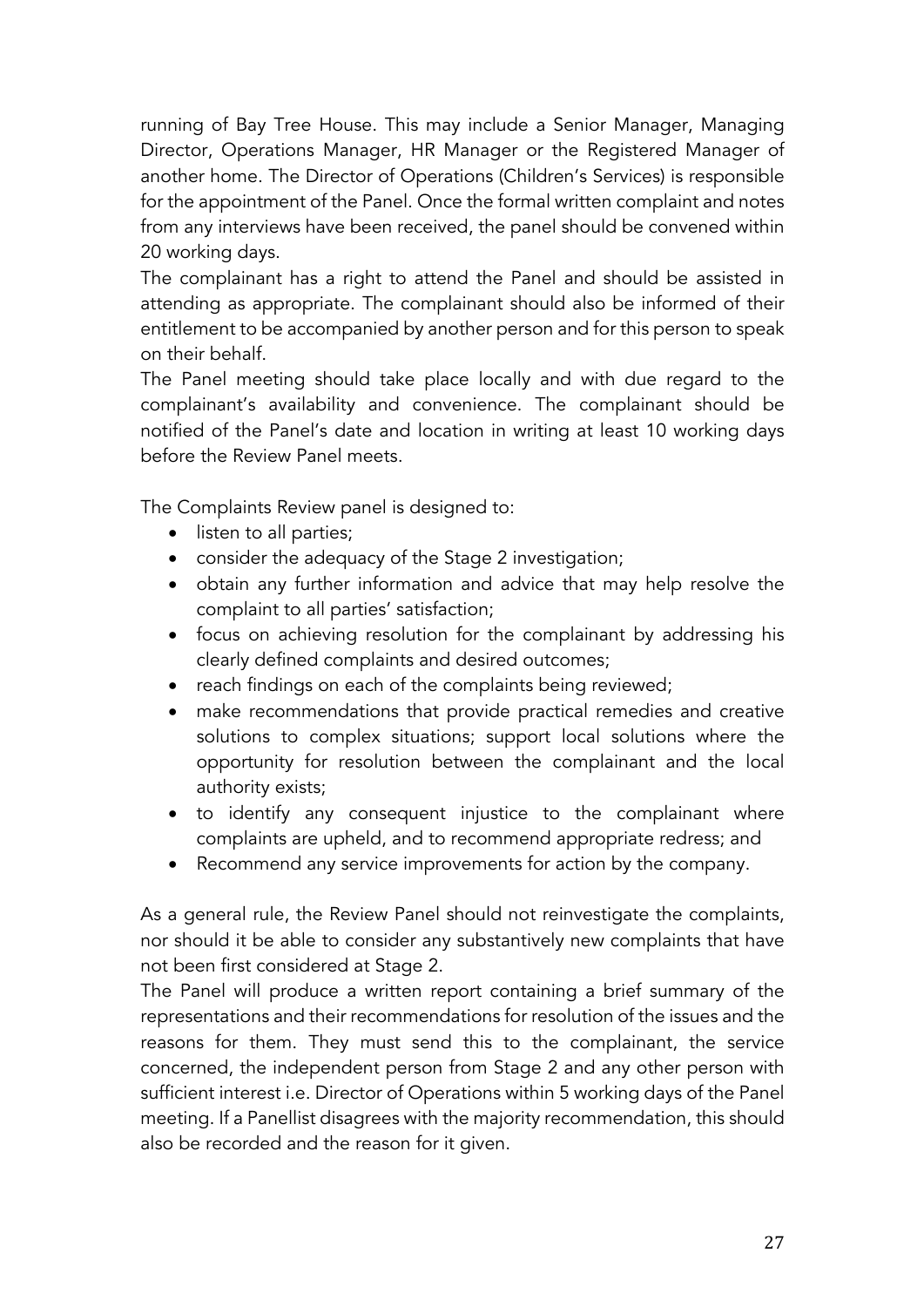## Recording Complaints

Written records will be kept by Bay Tree House of all complaints and their outcome.

All correspondence, statements and records of complaints will be kept confidential but will be available for Ofsted inspection.

All complaints are also monitored via monthly Regulation 44 visits.

## Fire Precautions and Emergency Procedures

Bay Tree House is regularly inspected by the Responsible individual and meets all the requirements which have been outlined for the safety and security of all children and staff. This includes the preparation of fire risk assessments and emergency evacuation plans in compliance with current fire safety legislation. Both the RM and DM have fire warden training.

- o Fire-fighting equipment has been installed at strategic points and is regularly inspected and maintained by the house staff and trained fire warden
- o Smoke alarms and fire-detection equipment have been installed and are tested regularly to ensure their continued service by in house staff and an appropriate sub-contractor.
- o Emergency Lighting is installed in the hallways and landings
- o The home has an emergency evacuation procedure which all staff and young people are aware of and are regularly tested
- o Fire drills are carried out regularly and recorded

## Fire Precautions

The home has been risk assessed for risks associated with fire, including activities and equipment. All young people undergo risk assessments during their admission process to ensure that a suitable risk management plan is developed as required. The entire building is designated as no smoking for staff, visitors and young people, to both help prevent fire and encourage a healthy lifestyle.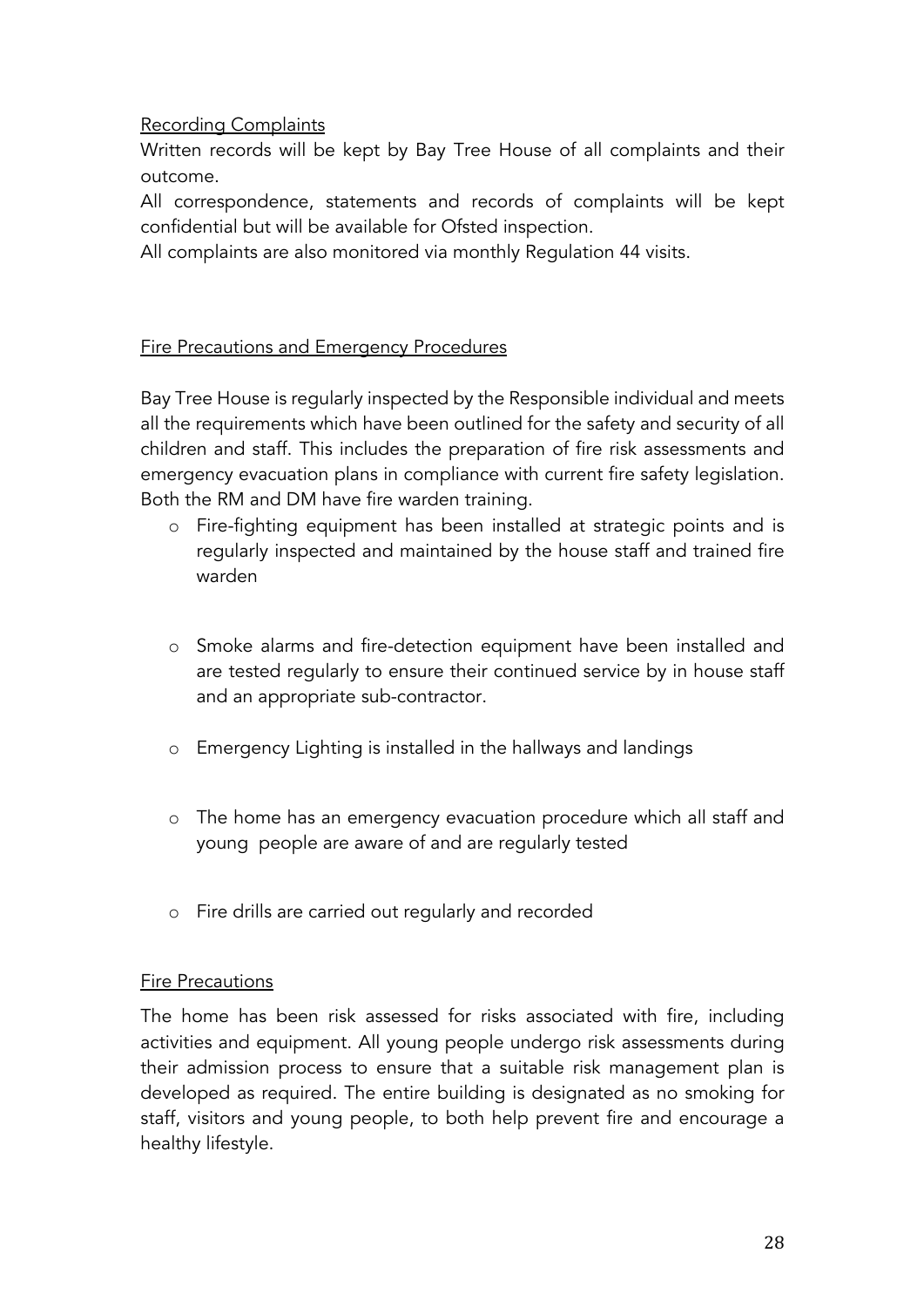- o Notices are displayed on the notice board in the home
- o All the main doors are openable from the inside of the home.

This helps to ensure that the health and safety of all children, young people, staff, visitors and members of the public are protected to the highest standards.

All staff receives health and safety awareness training upon induction with the company, which is refreshed regularly through formal training sessions. Health and safety issues are reviewed during all formal supervisions, staff meetings, and residents meetings.

Activities both within the home and those that take place off site are risk assessed and all perceived risks managed and reduced to an acceptable level.

Regular health and safety inspections are completed by the health and safety representative within the home against specific checklists. A health and safety tour of the Home against a pre-determined checklist is undertaken on a monthly basis and also monthly audits are completed by Responsible Individual. Reports of these inspections and audits are distributed to all staff members, and any identified actions for improvement are monitored until resolved.

## Cultural, Linguistic and Religious Identities

Bay Tree House believe that all children should have the opportunity to maintain their cultural and religious identity. We create an environment in which the child's cultural and religious identity is supported, encouraged, shared and celebrated.

All our staff will be open to facilitate our children's cultural and religious beliefs and efforts will be made by Bay Tree House to provide for any specific need within reasonable financial restraints. However, our staff should not feel obliged to carry out actions that may offend their own beliefs. If there are any issues surrounding this communication should be sought from management.

Bay Tree House will support all children's linguistic needs. Staff at Bay Tree House will use visual resources such as 'Communicate in Print'/PECS/ widgit to ensure development of communication and interaction.

## Behaviour Management

The children living at Bay Tree House are supported by our specialised team, providing expertise and care, both in supporting learning, social and emotional needs. We listen carefully to our children and we value their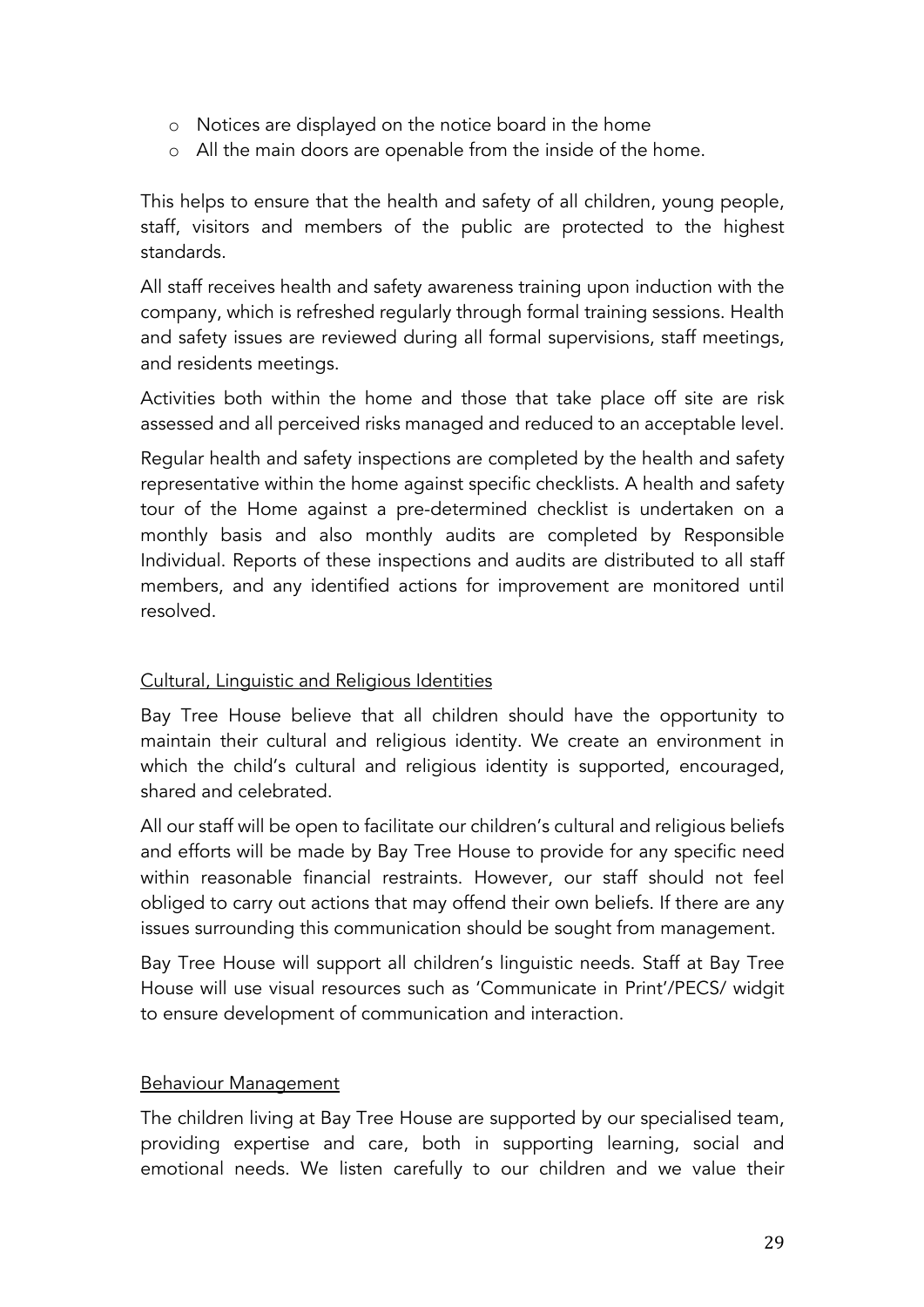opinions. We feel this is vital in encouraging reciprocal and positive relationships.

Visual resources are used extensively to aid independence and to allow the children a sense of control, and enabling the children to communicate their needs independently and effectively.

The use of 'social stories' helps make sense of social rules and protocol in order for our children to become as independent as possible.

We use a 'Restorative Justice' approach with all the children in order for the children to recognise that a 'negative situation' has been dealt with fairly. This approach allows all parties to recognise and accept that they may have played a part in a negative/ positive interaction and to have an awareness of different view- points of a situation/ interaction. If need be, practical apparatus such as Lego, is used as a 'concrete' visual reinforcement rather than verbal. Adult role play of scenarios will help develop children's awareness of social situations.

We use 'de- escalation' techniques to diffuse a potential negative situation with all of our children and we always follow up an incident with a 'debrief' session' as soon as the time is right for the child.

The debrief session allows the child to explain the situation as he/she saw it and enables the child to look at the situation/ incident from the perspective of other people. Potentially, a 'scale of justice' approach could be used as well as mediation and reparation of relationships with others. As a follow up from a debrief session a 'Positive Behaviour Plan' will be put in place in consultation with the child and key worker. All incident/ PI/ PBP paperwork will be completed and copied in child's file.

\*Physical restraint of a child will be avoided at all costs and will be prevented by the use of de –escalation skills and techniques delivered by our highly skilled team of staff through our Positive Behaviour Support Programme.

However, in situations where the child is in danger of hurting himself/herself or hurting others in a physical manner, the lowest level, gentle physical guidance to a place of safety may be needed, with minimum restriction used.

The 'Team Teach' approach used in Bay Tree House is a graded system of response commensurate with the situation. It is predominantly based on deescalation and behaviour management with any kind of physical intervention seen as an absolute last resort option and will always be reasonable, proportional and necessary.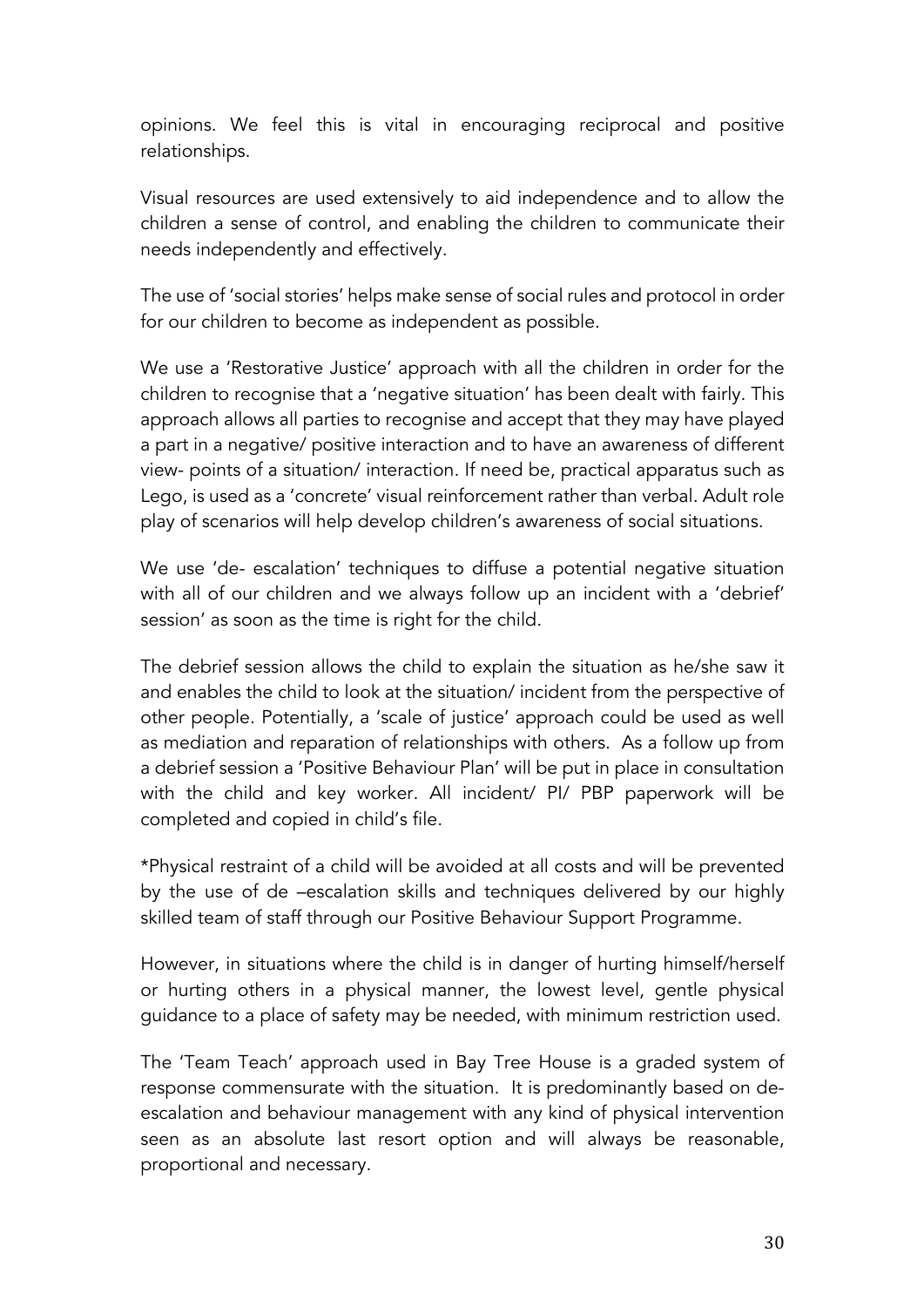All staff at Bay Tree House receive either Team Teach training or 'in house' training and CPD in Positive Behaviour Management and Challenging Behaviour.

All staff have regular 6/8 weekly supervision sessions to monitor their positive relationships with the children living at Bay Tree House. Regular staff meetings enable all staff to discuss how, as individuals, are they promoting the' Quality Standards' to ensure all children receive outstanding care in Bay Tree House.

We also provide staff with regular group reflection sessions chaired by a psychotherapist to enable staff to share experiences, approaches and offload any issues.

Staff are assessed for competency in positive relationships and positive behaviour management with children on a continual basis. Good practice is shared and celebrated at staff meetings.

## Education

Bay Tree House staff will make provision for children to attend a local school if appropriate. We aim to encourage the children to walk to the nearest school if at all possible and staff will facilitate this. If a school is not within walking distance Bay Tree House staff will transport the child to school. Bay Tree House staff deem any homework sent from the school as being important and a 'daily homework session' will be incorporated into the child's daily schedule.

A manager or key worker assigned to the child will liaise with school to ensure we are working together to provide a good education for the child. This will include the attendance of 'consultation evenings', concerts, school clubs etc in order for the child to feel fully integrated into the school and local community.

The child's social development will include helping to build self-esteem and a 'sense of self', friendship skills and behaviour management. This will enable the young person to have developed social skills in order to function in their local community.

Bay Tree House subscribes to the AQA accredited scheme which awards certificates for academic and life skills achievement which helps our young people with progression to potential further training, study, employment, voluntary work, independent living and more active involvement in society.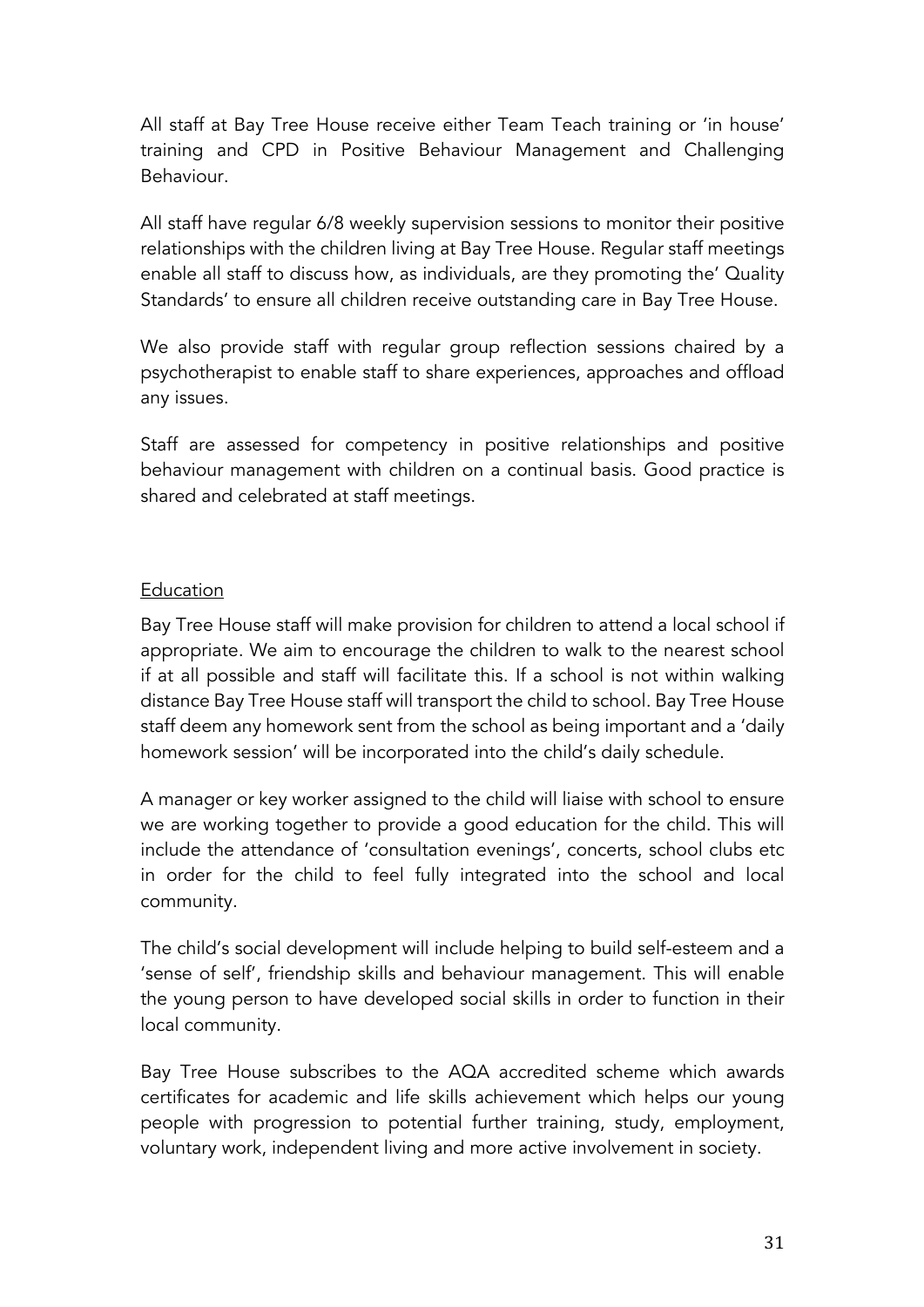AQA's are shown to motivate, encourage, engage, support and raise selfesteem and can reward achievement which might otherwise go unrecognised, e.g. small steps or non-mainstream subjects.

The development of social skills will include a 'passport to life approach', working on functional life skills to aid independence. This will include home and cooking skills, independent travel, financial awareness (understanding and opening bank accounts), keeping safe, health, hygiene and developing positive relationships and if appropriate, writing CVs and job interview techniques.

Staff will promote a love of learning and help to develop literacy and numeracy skills on a continual basis within the home and outside the home. Indoor and outdoor sporting activities/hobbies are encouraged and facilitated by the staff at Bay Tree House as life enriching skills both socially and physically.

## Enjoyment and Achievement

Bay Tree House encourages and facilitates our children to take part in activities that will meet their needs and benefit their emotional and physical well-being. Each child will have an individual and structured activity plan that will include; education, free time and recreational activities. During each child's key-work sessions and house meetings they will be consulted on their activity programme and encouraged to put forward ideas about activities that they would like to take part in. Where possible their wishes will be fulfilled.

At Bay Tree House we encourage our children to choose a weekly hobby to promote their interests, skills and talents. (E.g. swimming, dancing, youth clubs, football, tennis, horse riding etc)

Once a month, a larger activity will also be scheduled. These activities would include day trips out to museums, theme parks etc. Individual days out for each child can also be arranged and incorporated within each child's incentive plan.

Our children will also have a yearly holiday away.

The children at Bay Tree House will be encouraged to attend local youth clubs and take part in community activities to enhance their socialising skills and build their confidence in social situations.

Bay Tree House is a small care home therefore making it possible for most activities to be planned and organised. The children's individual needs and desires regarding their free/recreational time will be respected and catered for.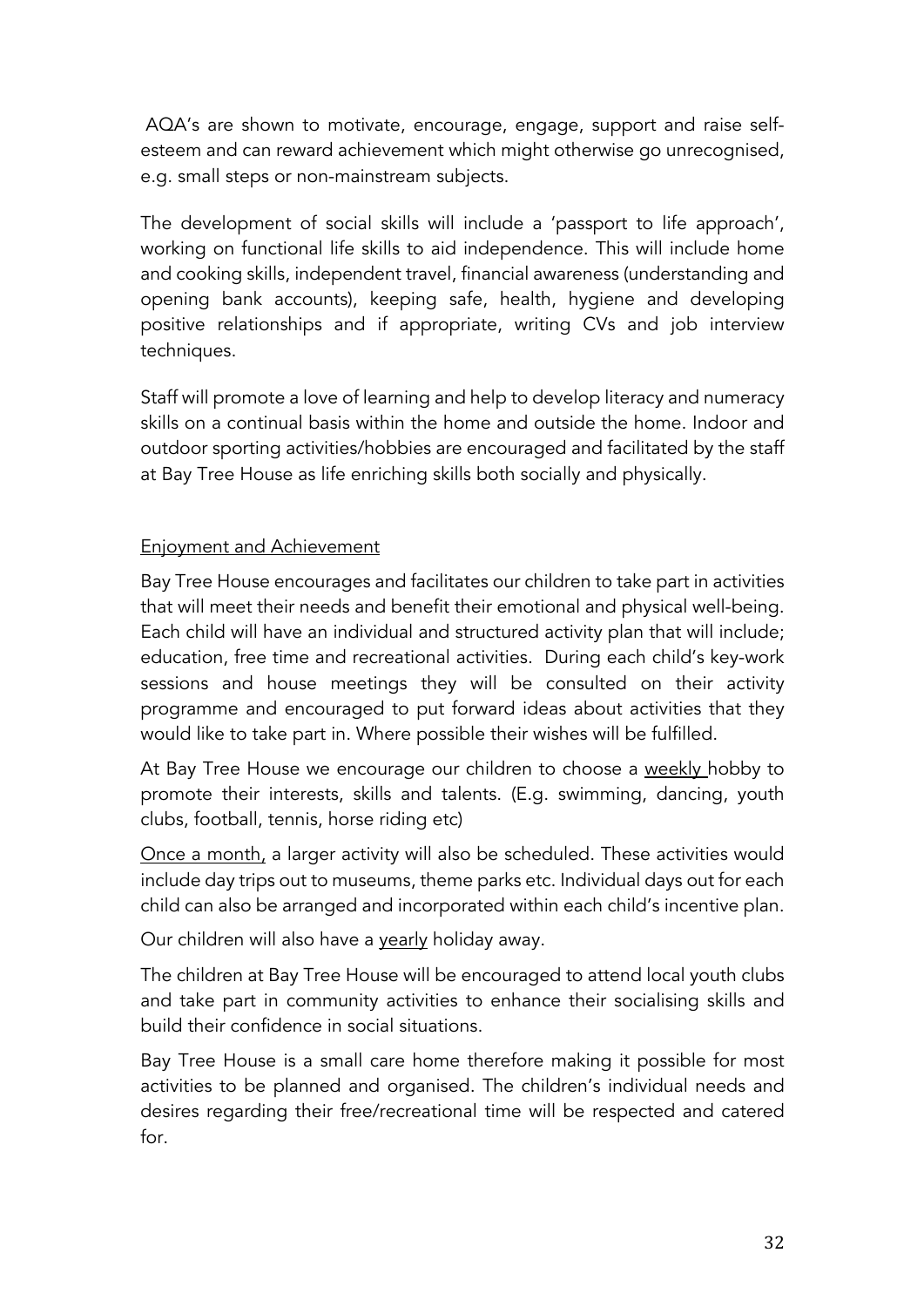## **Healthcare**

Every child at Bay Tree House will have a healthcare plan implemented by the registered manager. This will include the following:

- $\checkmark$  The medical history of the child
- $\checkmark$  Registration with GP, dentist and optician and regular appointments booked
- $\checkmark$  Specific medical/health interventions and preventative measures.
- $\checkmark$  Any allergies or known adverse reactions to medications, foods, substances.
- $\checkmark$  Dental history and dental needs.
- $\checkmark$  Any history or need relating to hearing difficulties.
- $\checkmark$  Contact with an optician, date of last examination and details of any prescriptions.
- $\checkmark$  Maintaining records of developmental checks.
- $\checkmark$  Therapy programme.
- $\checkmark$  Any medications the child is taking and why and monitoring of side effects.
- $\checkmark$  The involvement of the child's parents or guardians in any health issues.
- $\checkmark$  Regular appointments made at doctors and dentists for health care checks
- $\checkmark$  Reqular contact with LAC nurse
- $\checkmark$  If appropriate, regular CAMHs appointments
- $\checkmark$  Supporting child to eat healthy and nutritionally balance meals
- $\checkmark$  Supporting child to maintain good physical health by encouraging and supporting physical activities and exercise
- $\checkmark$  Monitoring of child's height and weight on a regular basis

At Bay Tree House we actively encourage our children to take an interest in their own health and well-being. Key workers complete a well -being survey each month with their child to ascertain where improvements are being made and identify areas where they need additional support with their health and well-being.

## **Therapy**

Bay Tree House is able to offer a variety of therapies. All the children at Bay Tree House will have equal access to the therapies available. On admission each child, with their placing social worker, can discuss which therapies they would like or feel a need to have. The support staff will encourage the children to take part in therapy and discuss any concerns they may have.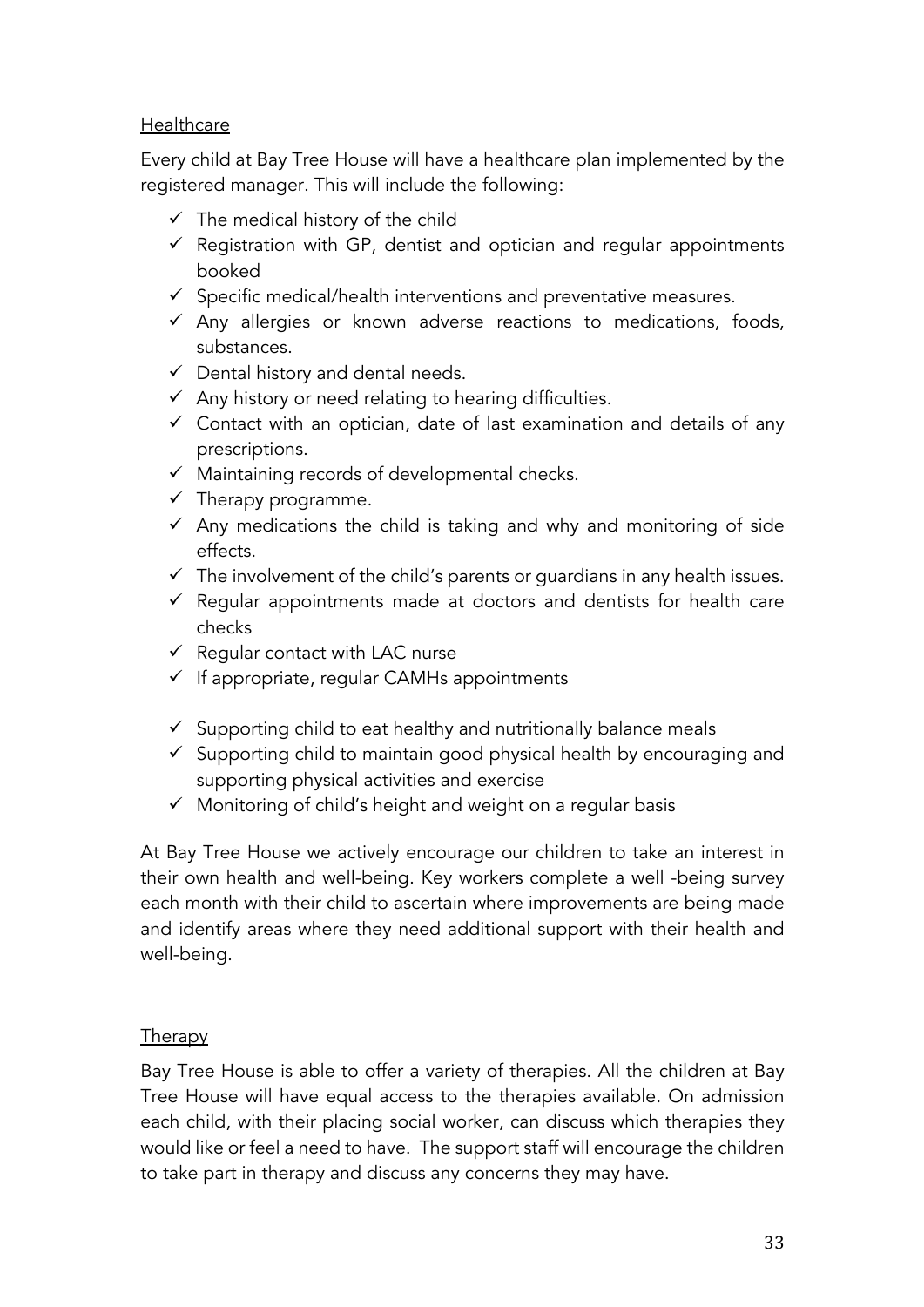The children will complete therapy feedback forms where suitable, with their key workers so Bay Tree House staff will be able to gauge if the therapy they are having is beneficial or if something different needs to be offered. To ascertain success criteria an SDQ form will be completed before and after therapy sessions.

Bay Tree House works with the following professionals to offer a variety of therapeutic interventions and treatment as and when suitable:

## Counselling Practitioner: Sally Pearson:

Diploma in Integrative counselling:

Sally has been an established therapist for 14 years and provides a wide range of counselling services for those experiencing depression, anxiety, low mood, anger issues and bereavement. Sally is a member of the RBACP and has an NHS Inter psyche diploma as well as a diploma in management and diploma teaching (DTLLS)

Sally is able to offer therapies such as CBT, integrative, psychodynamic and person- centred.

## Speech and Language Therapy: Practitioner Megan Lewis

Megan graduated in 2015 with a PGDip in Speech and Language Therapy. Her training has included working in a language unit and an 'early years' clinic carrying out assessments and intervention with early years and primary school aged children with speech delay/disorder and language delay/disorder. Megan has also carried out placements working in a stroke rehabilitation team and an acute hospital setting working with adults with acquired communication disorders including aphasia, apraxia of speech and dysarthria, and dysphagia (swallowing disorders).

Difficulties that can arise through having learning difficulties can include swallowing difficulties, delayed communication skills (using and understanding language), and difficulty with cognitive skills such as memory, attention and problem-solving. Megan is able to apply her knowledge of early communication development to assess a child's individual needs; educate and train staff on stages of play and communication and how to develop these skills; and devise interventions to target skills such as eye contact, attention, turn taking, understanding language and talking.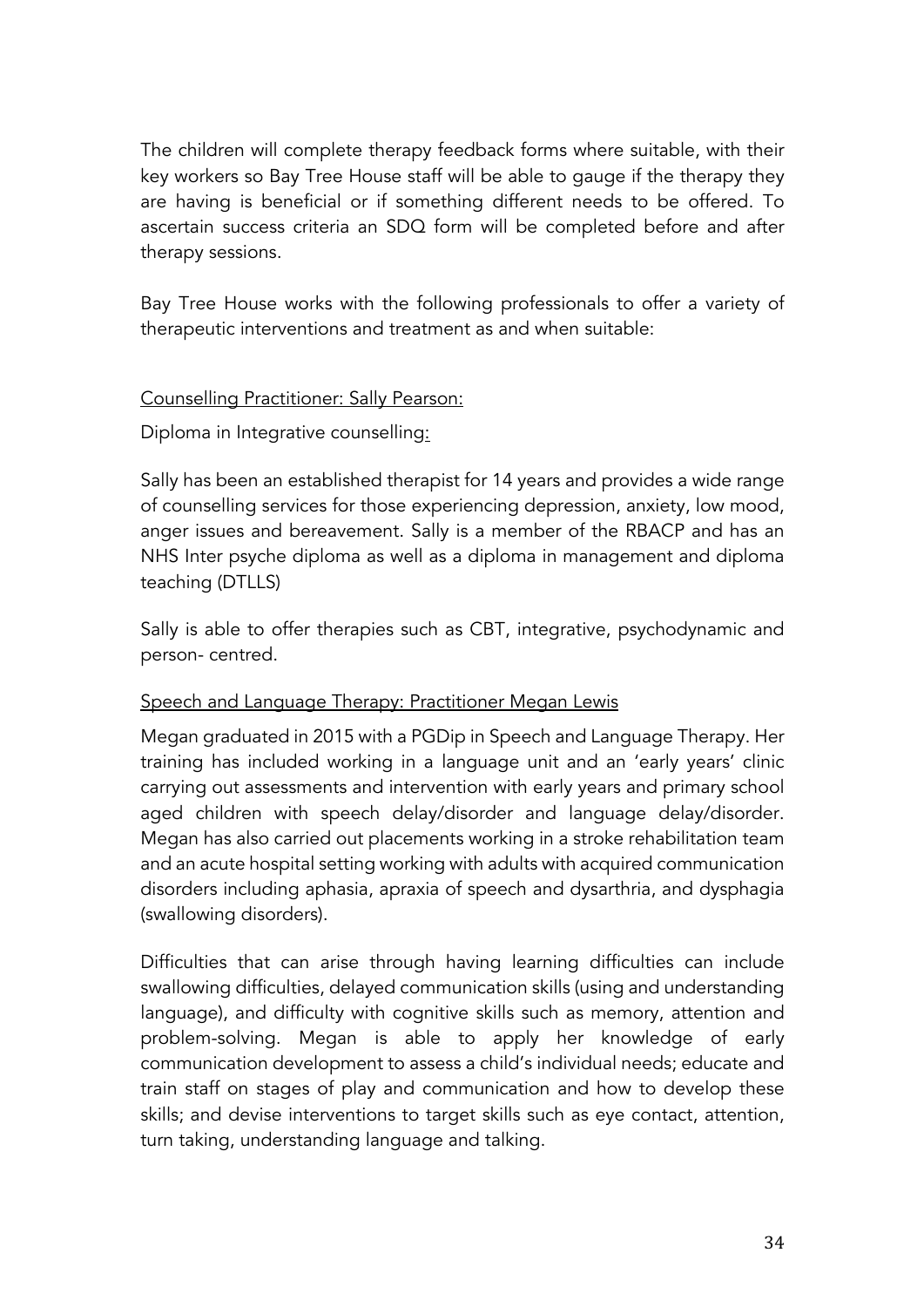## Yoga Therapy: Practitioner Gabrielle Lewis

Gabrielle qualified as a, Yoga Siromani Teacher of Yoga, with the Sun Power Yoga School in 2014. She also has a Level 3 Diploma in Teaching Yoga (QCF) which ensured that she had an understanding of the Anatomy and Physiology for Exercise, Principles of Exercise, Fitness and Health, Knowledge of How to Support Clients Who Take Part in Exercise and Physical Activity, Health, Safety and Welfare in a Fitness Environment, Delivering a Yoga Session, Programming a Yoga Session and The Philosophy and Fundamentals of Yoga.

Gabrielle has also completed further training in, 'Yoga for the Special Child.' This training has enabled Gabrielle to use yoga as a therapy for infants and children with Down's syndrome, cerebral palsy, learning disabilities and ADHD/ADD. Gabrielle will teach very gentle and safe remedial and individualised 1:1 yoga routines dependant on the age, extent of motor impairment and disabilities of the child. Her classes will always include a guided relaxation, appropriate physical postures and breathing exercises. The child will be encouraged to perform to their personal best in a non-competitive environment where a mutual trust between Gabrielle and the child will develop. Yoga therapy over time will, help to increase the child's self confidence, teach the child how to relax, calm the mind, deal with their emotions and let go of fears, provide a gentle and holistic form of exercise and teach them how to see the best in themselves encouraging positive change in their lives.

## Play Therapy: Practitioner: Mandy Hennessy Diploma in Therapeutic Play ( PTUK)

Therapeutic play, (including play therapy), is an established discipline based upon a number of psychological theories. Research, both qualitative and quantitative shows that it is highly effective in many cases. Recent research by PTUK suggests that 75% of the children referred will show a positive change. A safe, confidential and caring environment is created which allows the child to play with as few limits as possible but as many as necessary (for safety). This allows healing to occur on many levels following our natural inner trend towards health. Play and creativity operate on impulses from outside our awareness - the unconscious. No medication is used. The therapist may reflect back to the child observations of what has happened during the session if this is felt to be appropriate. Above all, the child is given "Special Time". So often in modern life we never seem to have enough time to spend with our children - just playing, just being there for them. The child is given strategies to cope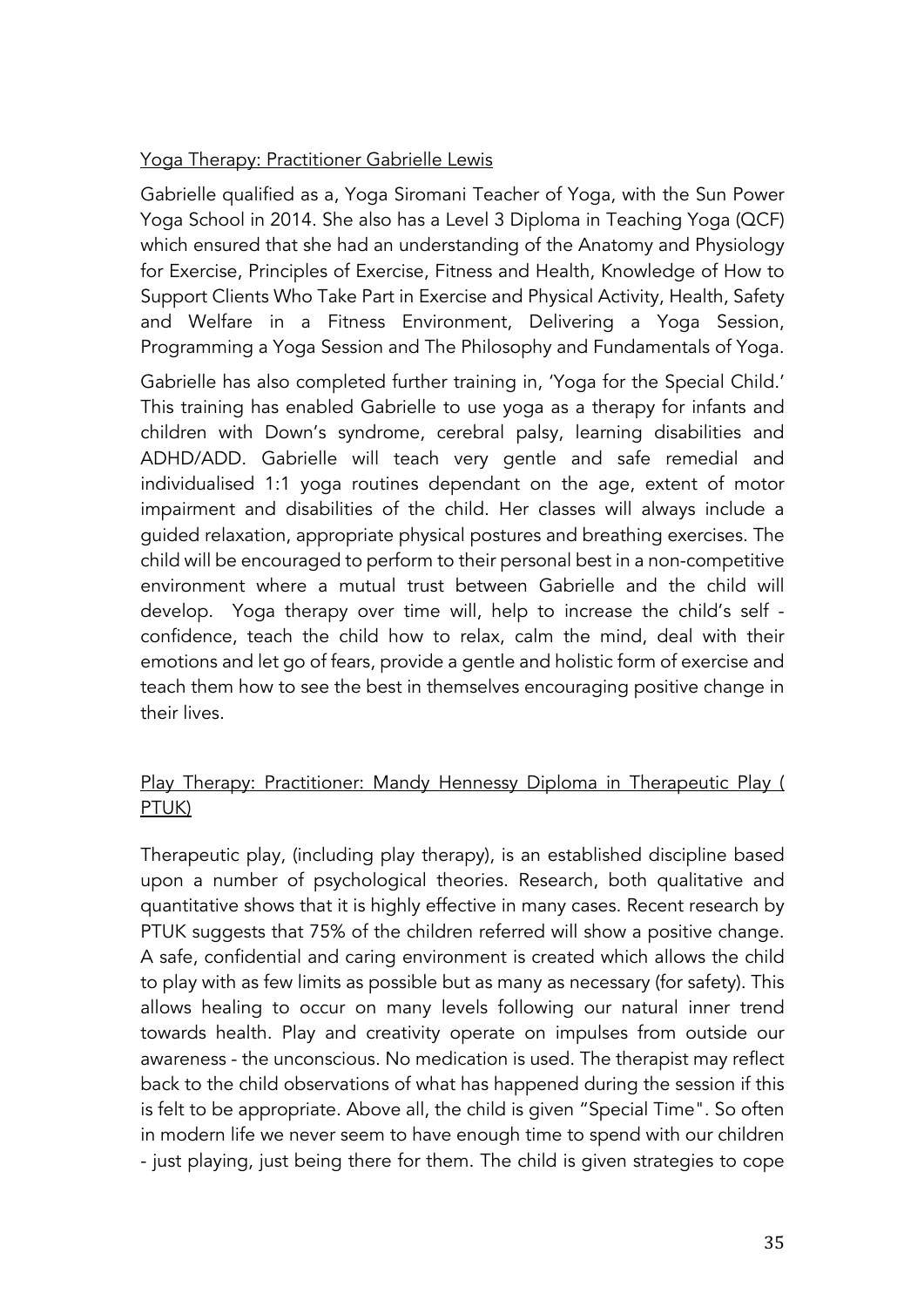with difficulties they face in life and which they themselves cannot change. It provides a more positive view of their future life. Sessions may last from typically 30 to 45 minutes. They may be with individual or groups of children.

Play therapy is particularly beneficial for a non -verbal child or a child struggling to verbalise and express feelings.

We have contacts with other therapists who are able to offer therapies such as: equine therapy, art therapy, reiki and massage therapies

#### Advocacy

We use the independent advocacy service Young Lives Foundation for the young people and encourage them to use this service as and when needed. All young persons are registered with the Young Lives Foundation and allocated an advocate.

#### Policies and Procedures

Bay Tree House Policies are available on request including:

- $\triangleright$  Safeguarding Policy
- Ø Behaviour Management Policy
- Ø Anti-Bullying Policy
- Ø Child and Staff Complaints Procedure Policy
- $\triangleright$  Missing Child Policy
- $\triangleright$  Medication Policy
- $\triangleright$  Health and Safety Policy
- $\triangleright$  Fire Procedure Policy
- $\triangleright$  Whistleblowing Policy